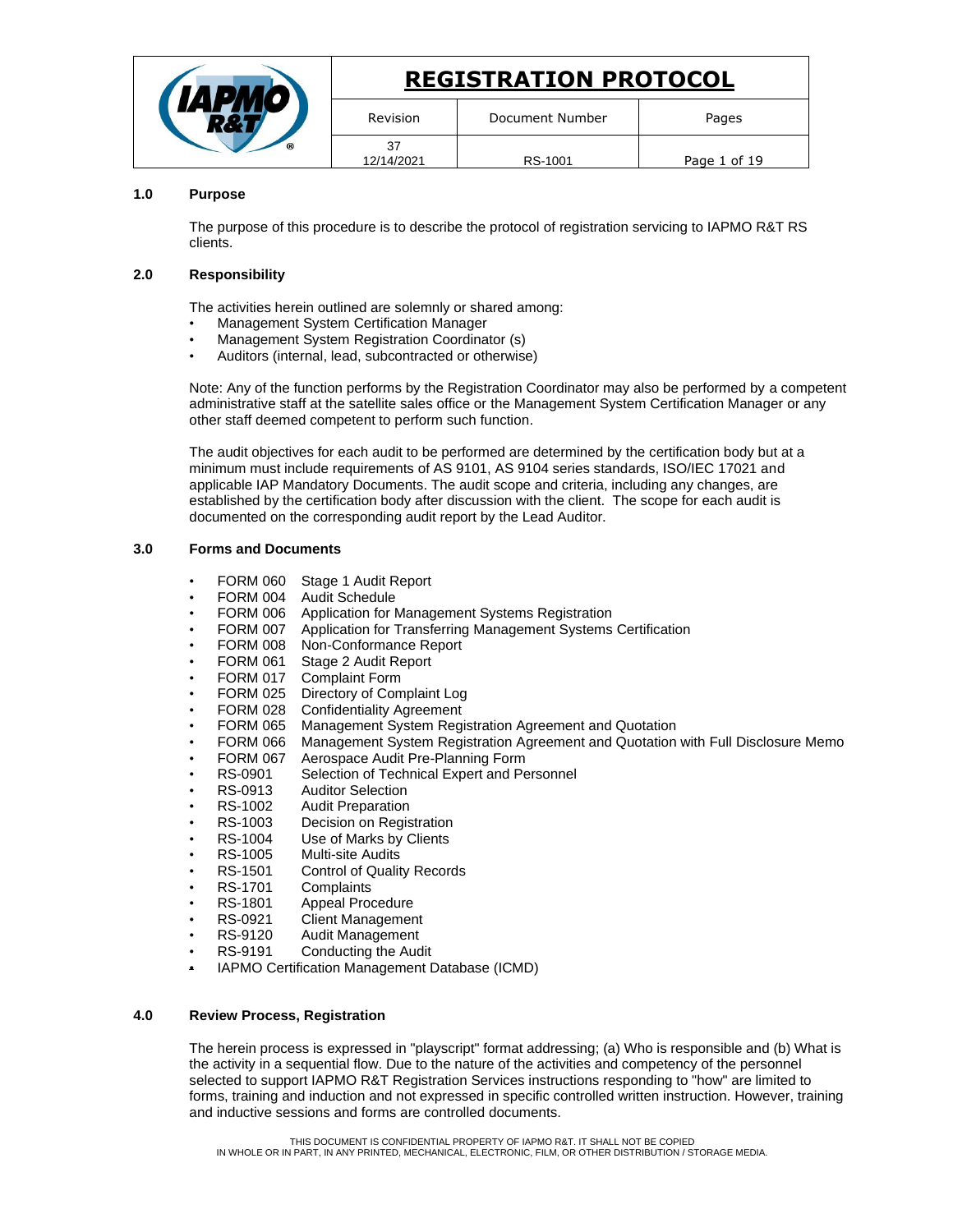|   | <b>REGISTRATION PROTOCOL</b> |                 |              |
|---|------------------------------|-----------------|--------------|
|   | Revision                     | Document Number | Pages        |
| ര | 37<br>12/14/2021             | RS-1001         | Page 2 of 19 |

# **Application and Quote:**

| Applicant                       | Solicits service, either resultant of sales effort, marketing related activities or<br>internet publication                                                                                                                                                                                                                                                                                                                                                             |  |  |
|---------------------------------|-------------------------------------------------------------------------------------------------------------------------------------------------------------------------------------------------------------------------------------------------------------------------------------------------------------------------------------------------------------------------------------------------------------------------------------------------------------------------|--|--|
| <b>Registration Coordinator</b> | Issues application (Form 006 or Form 007 for transfer application) or complete<br>the application directly online on ICMD, and Form 065/066 Management System<br>Registration Agreement and Quotation/with Full Disclosure Memo. The quotation<br>is based on IAF MD 5 and/or IAF MD 11 and AS 9104 and AS 9101 for (for<br>aerospace clients). Please see procedure RS-0921 (Client Management) for<br>additional details.                                             |  |  |
|                                 | At this application stage, IAPMO R&T RS will require an authorized<br>representative of the applicant organization to provide the necessary information<br>to enable IAPMO R&T to establish the following:                                                                                                                                                                                                                                                              |  |  |
|                                 | The desired scope of the certification and the criteria of the audit used as a<br>reference to determine conformity of the client's management system, including<br>the requirements of a defined management system document and the processes<br>and documents of the system developed by the client.                                                                                                                                                                  |  |  |
|                                 | The audit scope describes the extent and boundaries of the audit, such as physical<br>locations, organizational units, activities and processes to be audited. Where the<br>initial or re-certification process consists of more than one audit (e.g. covering<br>different locations), the scope of an individual audit may not cover the full<br>certification scope, but the totality of audits shall be consistent with the scope in<br>the certification document. |  |  |
|                                 | The general features of the applicant organization, including its name<br>and the address(es) of its physical location(s), significant aspects of its<br>process and operations, and any relevant legal obligations,                                                                                                                                                                                                                                                    |  |  |
|                                 | General information, relevant for the field of certification applied for,<br>٠<br>concerning the applicant organization, such as its activities, human and<br>technical resources, functions and relationship in a larger corporation, if<br>any,                                                                                                                                                                                                                       |  |  |
|                                 | Information concerning all outsourced processes used by the<br>٠<br>organization that will affect conformity to requirements,                                                                                                                                                                                                                                                                                                                                           |  |  |
|                                 | The standards or other requirements for which the applicant<br>٠<br>organization is seeking certification,                                                                                                                                                                                                                                                                                                                                                              |  |  |
|                                 | Information concerning the use of consultancy relating to the<br>$\bullet$<br>management system. IAPMO R&T RS will document any use of<br>consultancy by the client on the application form initially (which can also<br>be directly entered in the ICMD). On the ongoing basis, IAPMO R&T<br>will document the use of consultancy on the Audit Scheduling<br>Confirmation (Form 039).                                                                                  |  |  |
|                                 | The percentage of aerospace business<br>Information of shift(s)                                                                                                                                                                                                                                                                                                                                                                                                         |  |  |
|                                 |                                                                                                                                                                                                                                                                                                                                                                                                                                                                         |  |  |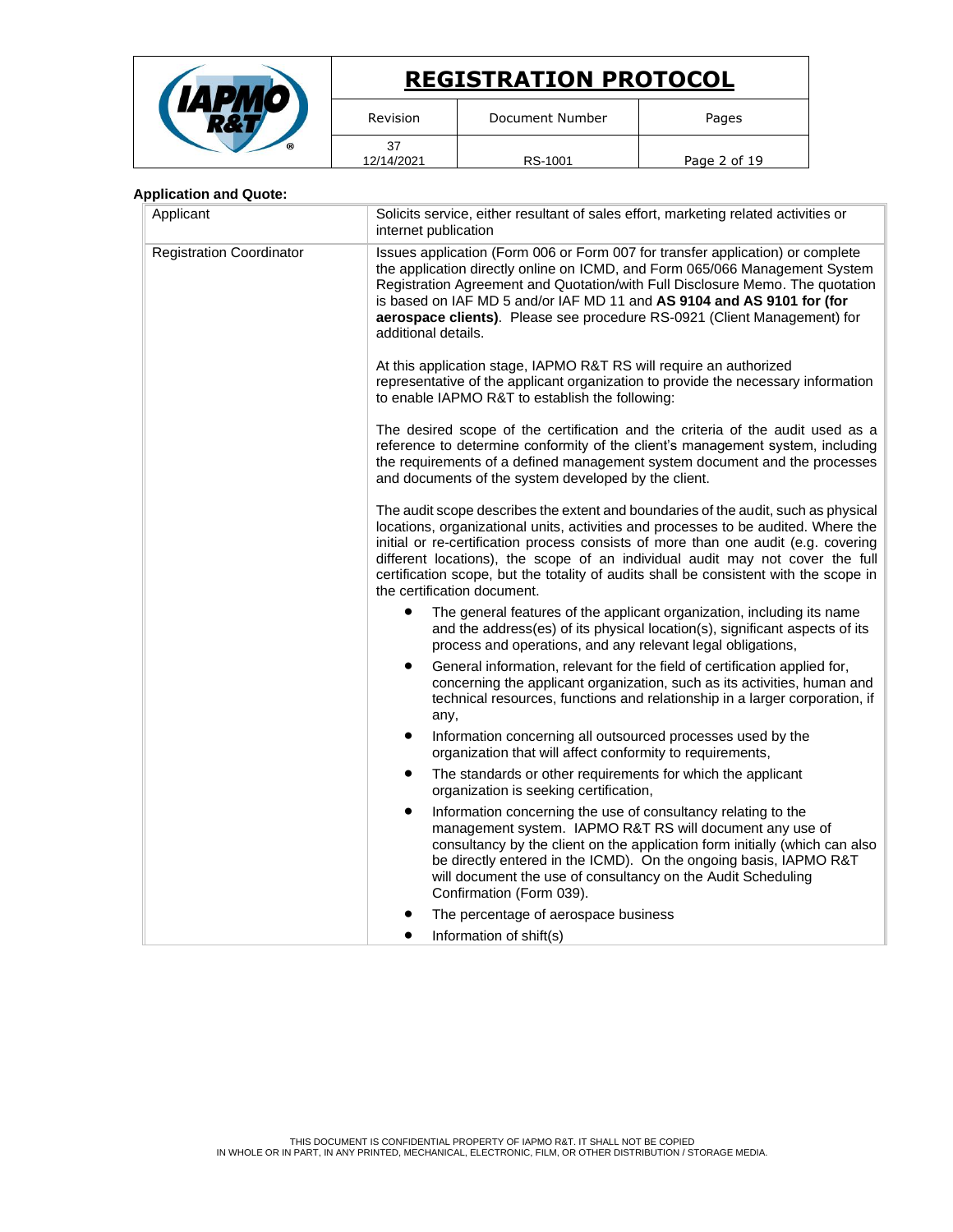|                                                                                                                                                                                                                                                            | <b>REGISTRATION PROTOCOL</b>                                                                                                                                                                                                                                                      |                                                                                                                                                                                                                                                                                                                                                                                                                                                                                                                                                                                                                                                                                                                                                     |  |
|------------------------------------------------------------------------------------------------------------------------------------------------------------------------------------------------------------------------------------------------------------|-----------------------------------------------------------------------------------------------------------------------------------------------------------------------------------------------------------------------------------------------------------------------------------|-----------------------------------------------------------------------------------------------------------------------------------------------------------------------------------------------------------------------------------------------------------------------------------------------------------------------------------------------------------------------------------------------------------------------------------------------------------------------------------------------------------------------------------------------------------------------------------------------------------------------------------------------------------------------------------------------------------------------------------------------------|--|
| Revision                                                                                                                                                                                                                                                   | Document Number                                                                                                                                                                                                                                                                   | Pages                                                                                                                                                                                                                                                                                                                                                                                                                                                                                                                                                                                                                                                                                                                                               |  |
| 37<br>12/14/2021                                                                                                                                                                                                                                           | RS-1001                                                                                                                                                                                                                                                                           | Page 3 of 19                                                                                                                                                                                                                                                                                                                                                                                                                                                                                                                                                                                                                                                                                                                                        |  |
|                                                                                                                                                                                                                                                            |                                                                                                                                                                                                                                                                                   | For multi-site organization, procedure RS-1005 (Multi-site Audits) to be followed.                                                                                                                                                                                                                                                                                                                                                                                                                                                                                                                                                                                                                                                                  |  |
| documents needed are<br>$\bullet$<br>Current certificate,<br>$\bullet$<br>$\bullet$<br>$\bullet$<br>$\bullet$<br>$\bullet$                                                                                                                                 | Quality manual/procedures or "documented information"<br>initial or re-certification audit report),<br>Non-conformity(ies) report(s) from the current audit cycle,<br>The corrective action plan(s), and<br>Complaint(s) received and action taken.<br>performed by IAPMO R&T RS. | For transfer registration, IAF MD 2 is to be followed. Transfer documents shall be<br>reviewed by the Management System Certification Manager or designate. The<br>Audit reports from the previous registrar for the current audit cycle (including<br>The Management System Certification Manager may forward the documentation<br>to the auditor for review or opinion. The Quality Manual or "documented<br>information" is to be reviewed by the assigned auditor prior to the initial audit<br>The transfer review shall be documented and should normally include a visit to<br>the prospective client. Reasons for not conducting a visit shall be fully justified<br>and documented. For aerospace clients there will be an on-site review. |  |
|                                                                                                                                                                                                                                                            | This contact shall be within the OASIS database.                                                                                                                                                                                                                                  | For aerospace transfers, contact the current CB to initiate and close transfers.                                                                                                                                                                                                                                                                                                                                                                                                                                                                                                                                                                                                                                                                    |  |
|                                                                                                                                                                                                                                                            | Receives registration application back from client. If application is entered<br>directly onto ICMD, this step is not applicable.                                                                                                                                                 |                                                                                                                                                                                                                                                                                                                                                                                                                                                                                                                                                                                                                                                                                                                                                     |  |
| Review application, then approve or reject application. If reject, the reason for<br>declining are documented and the customer is notified of reason within 7 days.<br>The process to review application as described in procedure RS-0921 is<br>followed. |                                                                                                                                                                                                                                                                                   |                                                                                                                                                                                                                                                                                                                                                                                                                                                                                                                                                                                                                                                                                                                                                     |  |
|                                                                                                                                                                                                                                                            | Note: At a minimum, the application review will ensure the following:                                                                                                                                                                                                             |                                                                                                                                                                                                                                                                                                                                                                                                                                                                                                                                                                                                                                                                                                                                                     |  |
| The information about the client's organization and its management<br>system is sufficient for the conduct of the audit,                                                                                                                                   |                                                                                                                                                                                                                                                                                   |                                                                                                                                                                                                                                                                                                                                                                                                                                                                                                                                                                                                                                                                                                                                                     |  |
|                                                                                                                                                                                                                                                            | Audit and Registration Agreement,                                                                                                                                                                                                                                                 | The requirements for certification are clearly defined and documented,<br>and have been provided to the applicant organization in Supplement 2,                                                                                                                                                                                                                                                                                                                                                                                                                                                                                                                                                                                                     |  |
| $\bullet$<br>066                                                                                                                                                                                                                                           |                                                                                                                                                                                                                                                                                   | Any known difference in understanding between IAPMO R&T and the<br>applicant organization is resolved prior signing of Form 065 or Form                                                                                                                                                                                                                                                                                                                                                                                                                                                                                                                                                                                                             |  |
| IAPMO R&T has the competence and ability to perform the certification<br>٠<br>activity,                                                                                                                                                                    |                                                                                                                                                                                                                                                                                   |                                                                                                                                                                                                                                                                                                                                                                                                                                                                                                                                                                                                                                                                                                                                                     |  |
| $\bullet$                                                                                                                                                                                                                                                  | conformity of the client's management system, including the                                                                                                                                                                                                                       | The scope of certification sought, the location(s) of the applicant<br>organization's operations, time required to complete audits and any<br>other points influencing the certification activity are taken into account<br>as well as the criteria of the audit used as a reference to determine                                                                                                                                                                                                                                                                                                                                                                                                                                                   |  |

processes and documents of the system developed by the client. • Records of the justification for the decision to undertake the audit are maintained (Form 065 or Form 066).

requirements of a defined management system document and the

#### **5.0 Pre assessment Audit (optional)**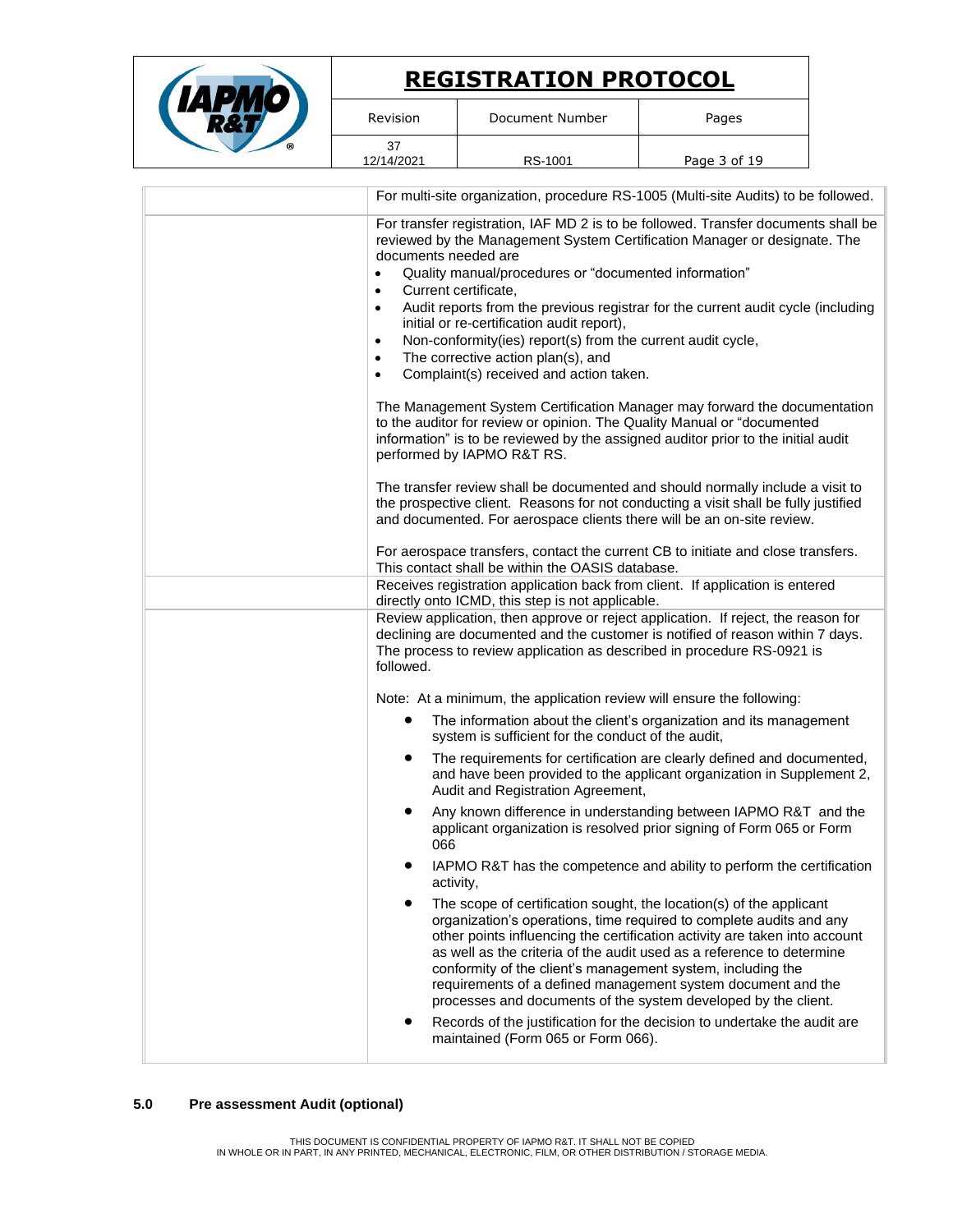|   | <b>REGISTRATION PROTOCOL</b> |                 |              |
|---|------------------------------|-----------------|--------------|
|   | Revision                     | Document Number | Pages        |
| ® | 37<br>12/14/2021             | RS-1001         | Page 4 of 19 |

The pre assessment audit is to evaluate the level of readiness of an applicant's quality management system. A pre assessment may or not may be part of a Registration process for a client organization. If it's an organization, that has selected IAPMO R&T RS as their Registrar the pre assessment audit is not part of the Registration protocol, and this pre assessment cannot be used as part of the audit days required for Registration assessment auditing.

| Lead Auditor | Performs the pre-assessment, it may require an audit team, as contractually<br>agreed                                                                                                                                                                                                                                                                          |
|--------------|----------------------------------------------------------------------------------------------------------------------------------------------------------------------------------------------------------------------------------------------------------------------------------------------------------------------------------------------------------------|
|              | Follows protocol as outlines in procedure RS-9191 (Conducting the Audit).                                                                                                                                                                                                                                                                                      |
|              | Documents audit results and complete Form 008 or applicable sections of AS<br>9101 (Nonconformance Report) if applicable. Findings noted from this audit<br>provides the client with an opportunity for improvement and to better situate the<br>client's organization in alignment with the requirements of the standard/scheme<br>being sought registration. |
|              | Reports results to client organization (within 14 workdays).                                                                                                                                                                                                                                                                                                   |
|              | Records are retained, and may be used for Stage 1/Stage 2 auditing planning                                                                                                                                                                                                                                                                                    |
| Client       | May act on issues identified in the Audit Report                                                                                                                                                                                                                                                                                                               |
|              |                                                                                                                                                                                                                                                                                                                                                                |

A maximum of two (2) pre assessments can be conducted per location site prior to a certification/registration audit protocol (Stage 1 and Stage 2).

# **6.0 Stage 1, Adequacy Audit**

A detailed review of the documented portion of the client's quality management system is completed. The Stage 1 Audit requires that the client allows the audit team access to their "documented information" relevant in providing objective evidence that the requirements to the Standard(s) being pursued for Management System Registration have been addressed to the satisfaction of the Lead Auditor.

Depending on the size of the company and its complexity of processes, some part of the Stage 1 audit may be carried out off-site.

| <b>Lead Auditor</b> | Reviews and examines documents concurrent with the requirements set forth<br>through Form 060 (Stage 1 Audit Report) or applicable sections of AS 9101                                                                                                                                                                                                                                                                                                                                                                                                                         |  |  |
|---------------------|--------------------------------------------------------------------------------------------------------------------------------------------------------------------------------------------------------------------------------------------------------------------------------------------------------------------------------------------------------------------------------------------------------------------------------------------------------------------------------------------------------------------------------------------------------------------------------|--|--|
|                     | Compares client's quality management to the requirements of the applicable<br>Management Systems standard/specification.                                                                                                                                                                                                                                                                                                                                                                                                                                                       |  |  |
|                     | Determines the level of implementation effectiveness and decides compatibility<br>otherwise acceptability, by completing Form 060 (Stage 1 Audit Report) or<br>applicable sections of AS 9101                                                                                                                                                                                                                                                                                                                                                                                  |  |  |
|                     | At this stage of the audit, the Lead Auditor will also perform the following:                                                                                                                                                                                                                                                                                                                                                                                                                                                                                                  |  |  |
|                     | To evaluate the client's location and site-specific conditions and to<br>undertake discussions with the client's personnel to determine the<br>preparedness for the Stage 2 audit. For clients with more than one site<br>that have a single QMS, the stage 1 shall include an evaluation of the<br>central function with the authority for administration, control, audit,<br>review, and maintenance of the QMS. Additionally, a relevant number<br>of representative sites, including all sites with different technologies and<br>dissimilar activities, shall be included |  |  |
|                     | To review the client's status and understanding regarding requirements<br>٠<br>of the standard, in particular with respect to the identification of key<br>performance or significant aspects, processes, objectives and operation<br>of the management system, including associated risks and<br>opportunities.                                                                                                                                                                                                                                                               |  |  |
|                     | To collect necessary information regarding the scope of the<br>٠<br>management system, processes and location(s) of the client, and                                                                                                                                                                                                                                                                                                                                                                                                                                            |  |  |

THIS DOCUMENT IS CONFIDENTIAL PROPERTY OF IAPMO R&T. IT SHALL NOT BE COPIED IN WHOLE OR IN PART, IN ANY PRINTED, MECHANICAL, ELECTRONIC, FILM, OR OTHER DISTRIBUTION / STORAGE MEDIA.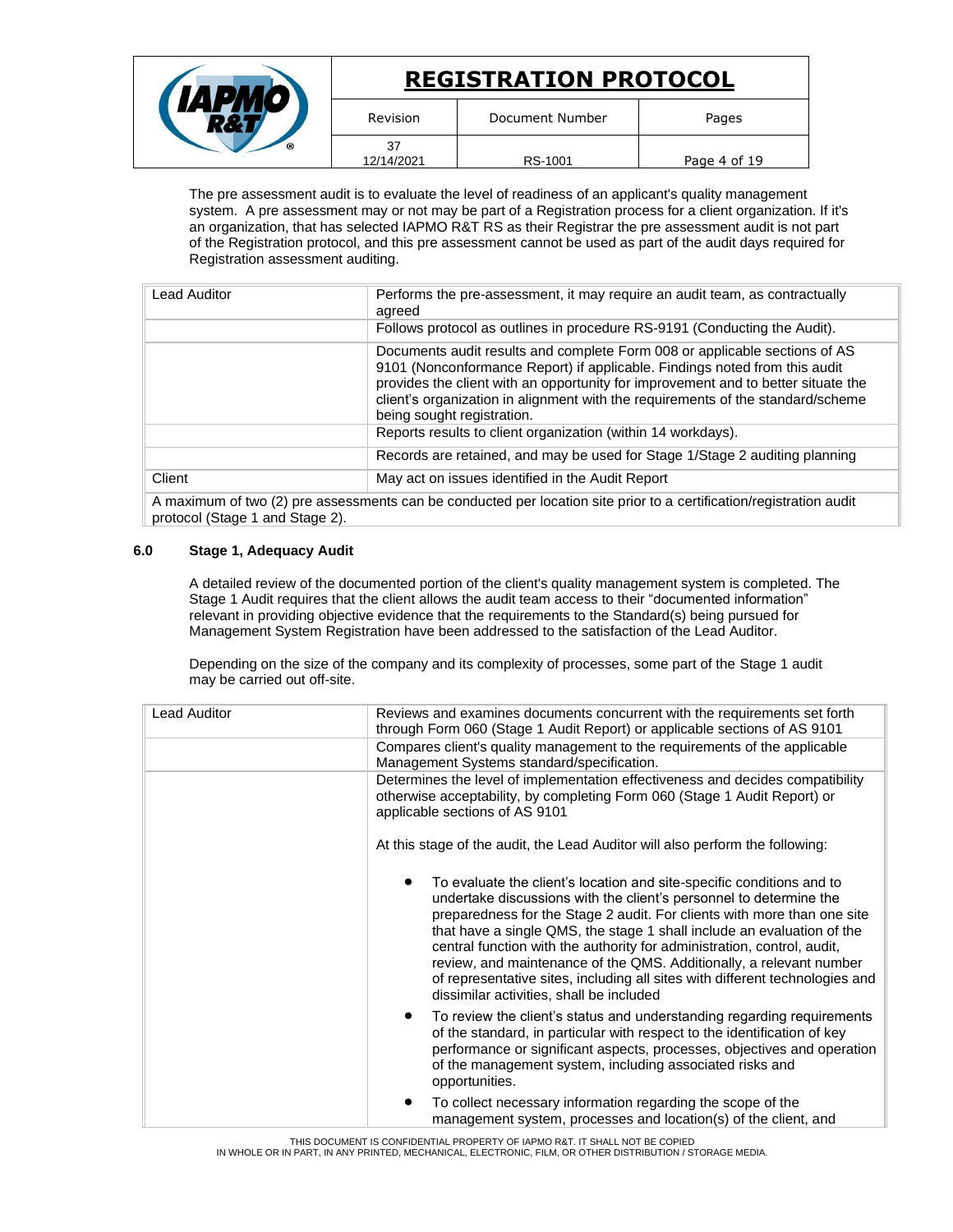|                                |                                    | <b>REGISTRATION PROTOCOL</b>                                                                                                                                                                                                                                                                                                                                                                                                                                                                                                                                                                                                                                                                                  |              |  |
|--------------------------------|------------------------------------|---------------------------------------------------------------------------------------------------------------------------------------------------------------------------------------------------------------------------------------------------------------------------------------------------------------------------------------------------------------------------------------------------------------------------------------------------------------------------------------------------------------------------------------------------------------------------------------------------------------------------------------------------------------------------------------------------------------|--------------|--|
|                                | Revision                           | Document Number                                                                                                                                                                                                                                                                                                                                                                                                                                                                                                                                                                                                                                                                                               | Pages        |  |
|                                | 37<br>12/14/2021                   | RS-1001                                                                                                                                                                                                                                                                                                                                                                                                                                                                                                                                                                                                                                                                                                       | Page 5 of 19 |  |
|                                | $etc.$ ).<br>$\bullet$<br>2 audit. | related statutory and regulatory aspects and compliance (e.g. quality,<br>environmental, legal aspects of the client's operation, associated risks,<br>To review the allocation of resources for Stage 2 audit and agree with<br>the client on the details of the Stage 2 audit,<br>To provide a focus for planning the Stage 2 audit by gaining a sufficient<br>understanding of the client's management system and site operations in<br>the context of possible significant aspects,<br>To evaluate if the internal audits and management review are being<br>planned and performed, and that the level of implementation of the<br>management system substantiates that the client is ready for the Stage |              |  |
|                                |                                    | S/he follows procedure RS-9191 (Conducting the Audit) in performing the audit.                                                                                                                                                                                                                                                                                                                                                                                                                                                                                                                                                                                                                                |              |  |
| <b>IAPMO R&amp;T RS Office</b> |                                    | Review and approval of audit report submitted is performed in accordance with<br>procedure RS-1003 (Review, Approval & Certification).<br>Note: Consideration is given to the needs of the client to resolve areas of<br>concern identified during the Stage 1 audit when determining the interval<br>between Stage 1 and Stage 2 audit. IAPMO R&T RS may need to revise its<br>original arrangements for Stage 2 audit based on the outcome of Stage 1 audit.                                                                                                                                                                                                                                                |              |  |
| Client                         | audit.                             | Receives completed Form 060 or applicable sections of AS 9101 which identifies<br>areas of concern that could be classified as a nonconformity during the Stage 2<br>Corrects any not meeting or limited conformance requirements reported, prior to<br>the registration audit (Stage 2)                                                                                                                                                                                                                                                                                                                                                                                                                      |              |  |
|                                | Stage 1 Audit Report.              | Respond to concerns indicated in Form 060 or applicable sections of AS 9101,                                                                                                                                                                                                                                                                                                                                                                                                                                                                                                                                                                                                                                  |              |  |

# **7.0 Stage 2, Registration Audit**

Key issues:<br>7.1 Au

- Audit is performed as required by ISO 19011.
- 7.2 Sites with multiple locations are separately audited, when client organization requires one certificate. See procedure RS-1005 (Multi-site Audits) for additional details regarding multi-site audits.
- 7.3 Pre-requisites to the client organization, prior to IAPMO R&T performing an audit:
	- 7.3.1 A minimum of one management review meeting reviewing the effectiveness of the quality management system has been conducted and a complete internal audit of the quality management system to the extent of the standard as contractually required.

| Client                          | Communicates advancement and readiness to proceed to Stage 2/Registration<br>Audit                                                                                                                                                                     |
|---------------------------------|--------------------------------------------------------------------------------------------------------------------------------------------------------------------------------------------------------------------------------------------------------|
| <b>Registration Coordinator</b> | Coordinates with the client for audit dates. The Registration Coordinator will<br>follow procedure RS-9120 (Audit Management).                                                                                                                         |
| Lead Auditor                    | Plans and schedules the audit (Stage 2), through completing FORM 004 (Audit<br>Schedule). Review of Stage 1 reports contribute to Stage 2 audit planning.                                                                                              |
|                                 | FORM 004 Audit Schedule should show the list of 'processes' to be audited. In<br>addition to that, it should also show specific requirements to be audited during<br>the audit of that system process, and should include the interactive requirements |

THIS DOCUMENT IS CONFIDENTIAL PROPERTY OF IAPMO R&T. IT SHALL NOT BE COPIED<br>IN WHOLE OR IN PART, IN ANY PRINTED, MECHANICAL, ELECTRONIC, FILM, OR OTHER DISTRIBUTION / STORAGE MEDIA.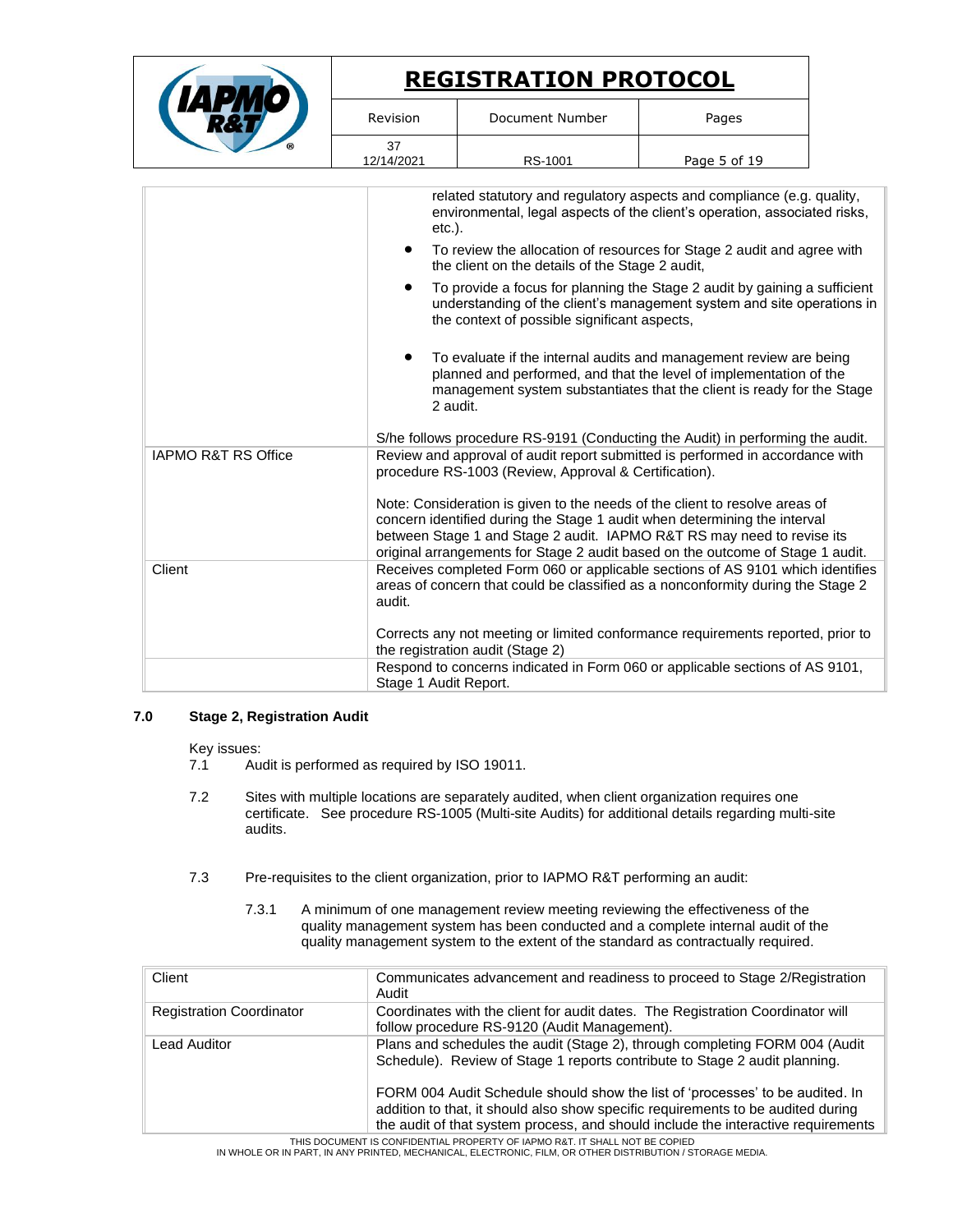|                                                   | <b>REGISTRATION PROTOCOL</b>                                                                                                                                                                                                                                 |                                                                                                                                                                                                                                                                                                                                                                                                                                                                                                                                                                                   |                                                                                                                                                                                                                                                                                                                                                                                                                                                                                                                                                                                                               |
|---------------------------------------------------|--------------------------------------------------------------------------------------------------------------------------------------------------------------------------------------------------------------------------------------------------------------|-----------------------------------------------------------------------------------------------------------------------------------------------------------------------------------------------------------------------------------------------------------------------------------------------------------------------------------------------------------------------------------------------------------------------------------------------------------------------------------------------------------------------------------------------------------------------------------|---------------------------------------------------------------------------------------------------------------------------------------------------------------------------------------------------------------------------------------------------------------------------------------------------------------------------------------------------------------------------------------------------------------------------------------------------------------------------------------------------------------------------------------------------------------------------------------------------------------|
|                                                   | Revision                                                                                                                                                                                                                                                     | Document Number                                                                                                                                                                                                                                                                                                                                                                                                                                                                                                                                                                   | Pages                                                                                                                                                                                                                                                                                                                                                                                                                                                                                                                                                                                                         |
|                                                   | 37<br>12/14/2021                                                                                                                                                                                                                                             | RS-1001                                                                                                                                                                                                                                                                                                                                                                                                                                                                                                                                                                           | Page 6 of 19                                                                                                                                                                                                                                                                                                                                                                                                                                                                                                                                                                                                  |
|                                                   | ٠                                                                                                                                                                                                                                                            | system organization such that in one visit to a process area all of the<br>requirements pertaining to that process can be evaluated.<br>sure that the following items are covered during this phase of the audit:<br>key performance objectives and targets (consistent with the<br>normative document, associated risks and opportunities),<br>compliance,<br>Operational control of the client's processes,<br>Internal auditing and management review,<br>Management responsibility for the client's policies,<br>Note: FORM 004 contains the name of other audit team members | from other clauses. FORM 004 Audit Schedule is to be tailored to the client's<br>When putting together the audit schedule (FORM 004) the lead auditor will make<br>Information and evidence about conformity to all requirements of the<br>applicable management system standard or other normative document,<br>Performance monitoring, measuring, reporting, and reviewing against<br>expectations in the applicable management system standard or other<br>The client's management system and performance as regards legal<br>Review report (Form 060 - Stage 1 Audit Report) or applicable sections of AS |
|                                                   |                                                                                                                                                                                                                                                              | 9101 with audit team if applicable.                                                                                                                                                                                                                                                                                                                                                                                                                                                                                                                                               | Designates audit team members to specific processes/elements and clauses of                                                                                                                                                                                                                                                                                                                                                                                                                                                                                                                                   |
| Client                                            | the contractual standard if applicable.<br>Accepts or rejects auditor(s) shown on FORM 004. If auditor(s) is rejected, then<br>other auditor(s) is presented for consideration until both concur.                                                            |                                                                                                                                                                                                                                                                                                                                                                                                                                                                                                                                                                                   |                                                                                                                                                                                                                                                                                                                                                                                                                                                                                                                                                                                                               |
| <b>On-Site</b>                                    |                                                                                                                                                                                                                                                              |                                                                                                                                                                                                                                                                                                                                                                                                                                                                                                                                                                                   |                                                                                                                                                                                                                                                                                                                                                                                                                                                                                                                                                                                                               |
| Client                                            |                                                                                                                                                                                                                                                              | attempt to influence the conduct of the audit.                                                                                                                                                                                                                                                                                                                                                                                                                                                                                                                                    | Assigns members of the organization to act as guides. There shall be one guide<br>per assigned auditor during the audit. Guides or observers shall not interfere or                                                                                                                                                                                                                                                                                                                                                                                                                                           |
| <b>Audit Team</b>                                 |                                                                                                                                                                                                                                                              |                                                                                                                                                                                                                                                                                                                                                                                                                                                                                                                                                                                   | Conducts the audit in accordance with procedure RS-9191 (Conducting the Audit).                                                                                                                                                                                                                                                                                                                                                                                                                                                                                                                               |
| <b>MR</b>                                         | Signs the "Company Representative" block in Form 008 (Non-Conformance<br>Report) or applicable sections of AS 9101 for each non-conformance, unless a<br>decision has been concurred with the Lead Auditor that others (responsible parties)<br>are to sign. |                                                                                                                                                                                                                                                                                                                                                                                                                                                                                                                                                                                   |                                                                                                                                                                                                                                                                                                                                                                                                                                                                                                                                                                                                               |
|                                                   |                                                                                                                                                                                                                                                              | specific correction and corrective actions taken, or planned to be taken, to<br>applicable sections of AS 9101.                                                                                                                                                                                                                                                                                                                                                                                                                                                                   | Receives a copy of Form 008 or applicable sections of AS 9101 and responds to<br>non-conformances within a period specified on Form 008 or applicable sections of<br>AS 9101 if applicable. Client is required to analyze the cause and describe the<br>eliminate detected nonconformities, within the specified time period on Form 008 or                                                                                                                                                                                                                                                                   |
|                                                   |                                                                                                                                                                                                                                                              | office. Through the OASIS database for Aerospace Clients.                                                                                                                                                                                                                                                                                                                                                                                                                                                                                                                         | Submit corrective action response if applicable to the Lead Auditor or IAPMO R&T                                                                                                                                                                                                                                                                                                                                                                                                                                                                                                                              |
| <b>Lead Auditor</b>                               | Manager is informed.                                                                                                                                                                                                                                         |                                                                                                                                                                                                                                                                                                                                                                                                                                                                                                                                                                                   | Reviews response from client organization for effectiveness of cause analysis and<br>corrective action(s) - makes every possible effort to evaluate the corrective action<br>responses in order to assure closeout the non-conformance(s). However, if after 3<br>attempts, the responses are unacceptable, the Management System Certification                                                                                                                                                                                                                                                               |
|                                                   | of corrective action(s).                                                                                                                                                                                                                                     |                                                                                                                                                                                                                                                                                                                                                                                                                                                                                                                                                                                   | Informs the Management System Certification Manager regarding the effectiveness                                                                                                                                                                                                                                                                                                                                                                                                                                                                                                                               |
| Management System<br><b>Certification Manager</b> | certification).                                                                                                                                                                                                                                              | eventually include notifying the client of termination of agreement and thus<br>The client (MR) is notified to respond within 14 days.                                                                                                                                                                                                                                                                                                                                                                                                                                            | Reviews the client's history and determines further actions (and which may                                                                                                                                                                                                                                                                                                                                                                                                                                                                                                                                    |

THIS DOCUMENT IS CONFIDENTIAL PROPERTY OF IAPMO R&T. IT SHALL NOT BE COPIED<br>IN WHOLE OR IN PART, IN ANY PRINTED, MECHANICAL, ELECTRONIC, FILM, OR OTHER DISTRIBUTION / STORAGE MEDIA.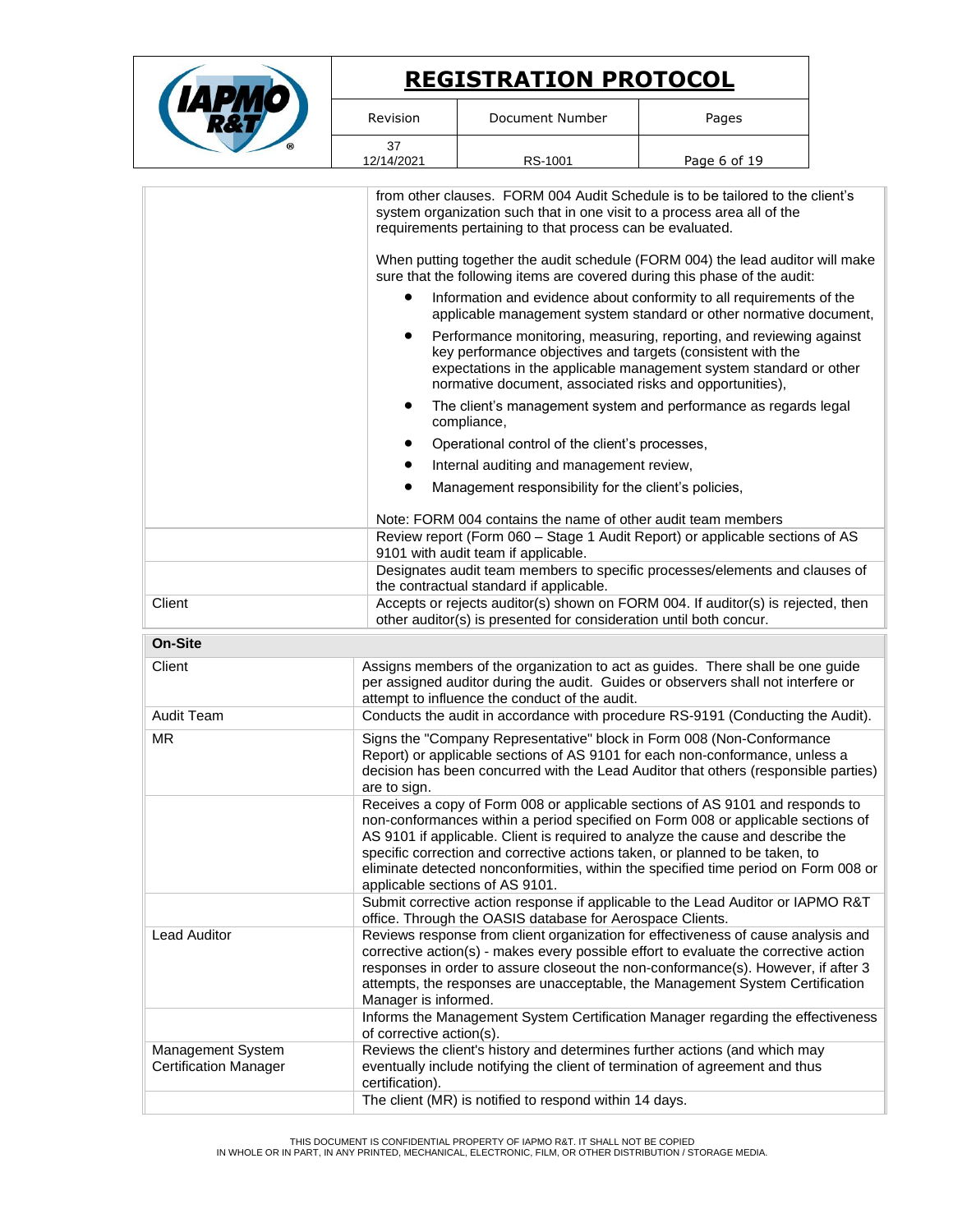|  | <b>REGISTRATION PROTOCOL</b> |                 |              |
|--|------------------------------|-----------------|--------------|
|  | Revision                     | Document Number | Pages        |
|  | 37<br>12/14/2021             | RS-1001         | Page 7 of 19 |

|                                 | Failure to respond, and agreed with the client, may trigger a full Registration/Stage<br>2 audit. The decision is that of the Management System Certification Manager.                                                                                                                                       |
|---------------------------------|--------------------------------------------------------------------------------------------------------------------------------------------------------------------------------------------------------------------------------------------------------------------------------------------------------------|
|                                 | Earned Certificate and Granting Registration (Reference Appendix A)                                                                                                                                                                                                                                          |
| <b>IAPMO R&amp;T RS Staff</b>   | Reviews and approves the completed audit package and makes the certification<br>decision accordingly. Procedure RS-1003 (Review, Approval, and Certification)<br>provides the details of this process.                                                                                                       |
|                                 | Note: Audit report includes confirmation of information provided to IAPMO R&T RS<br>during application review (i.e.: number of employees, location, contact information,<br>etc.) and a recommendation whether or not to grant certification.                                                                |
|                                 | Registration is granted when the evidence indicates that:                                                                                                                                                                                                                                                    |
|                                 | Sufficient objective evidence has been presented by the client organization<br>$\bullet$<br>The requirements of the applicable standard/specification have been met to<br>$\bullet$<br>the satisfaction of the audit team                                                                                    |
|                                 | Evidence to demonstrate an adequate level of confidence of implementation<br>$\bullet$<br>Cause and corrective actions on major and minor non-conformances, have<br>$\bullet$<br>been accepted by the Lead Auditor                                                                                           |
|                                 | Contractual Registration requirements have been met including payments and<br>$\bullet$<br>dues                                                                                                                                                                                                              |
|                                 | Assessment of auditor time has been reasonably satisfied per the requirement<br>$\bullet$<br>of IAF MD 5 and/or AS 9104-1.                                                                                                                                                                                   |
|                                 | Verification that the organization's stated scope of activity is within the<br>$\bullet$<br>accredited scope it was agreed previously that the certificate will be<br>unaccredited.                                                                                                                          |
|                                 | Registration decision is made on the basis of the evaluation of the audit findings<br>and conclusion and any other relevant information (i.e. public information,<br>comments on the audit report from the client). Registration is not granted if any<br>one of the above indicated has not been fulfilled. |
|                                 | The three-year certification cycle begins with the certification or recertification<br>decision                                                                                                                                                                                                              |
| <b>Registration Coordinator</b> | Notifies client of the registration decision, including whether an additional full audit,<br>an additional limited audit, or additional documented evidence is needed to verify<br>effective cause, correction, and corrective actions.                                                                      |
|                                 | Issues the Management System Registration Certificate.                                                                                                                                                                                                                                                       |
|                                 | The use of the certificate is contractually defined based on the directive set in the<br>QMSM (Section 16).                                                                                                                                                                                                  |
|                                 | Appeal, when denied registration is handled such that the Appeal Procedure (RS-<br>1801) comes into effect.                                                                                                                                                                                                  |
|                                 | Action is taken based on the decision of the Appeals Committee.                                                                                                                                                                                                                                              |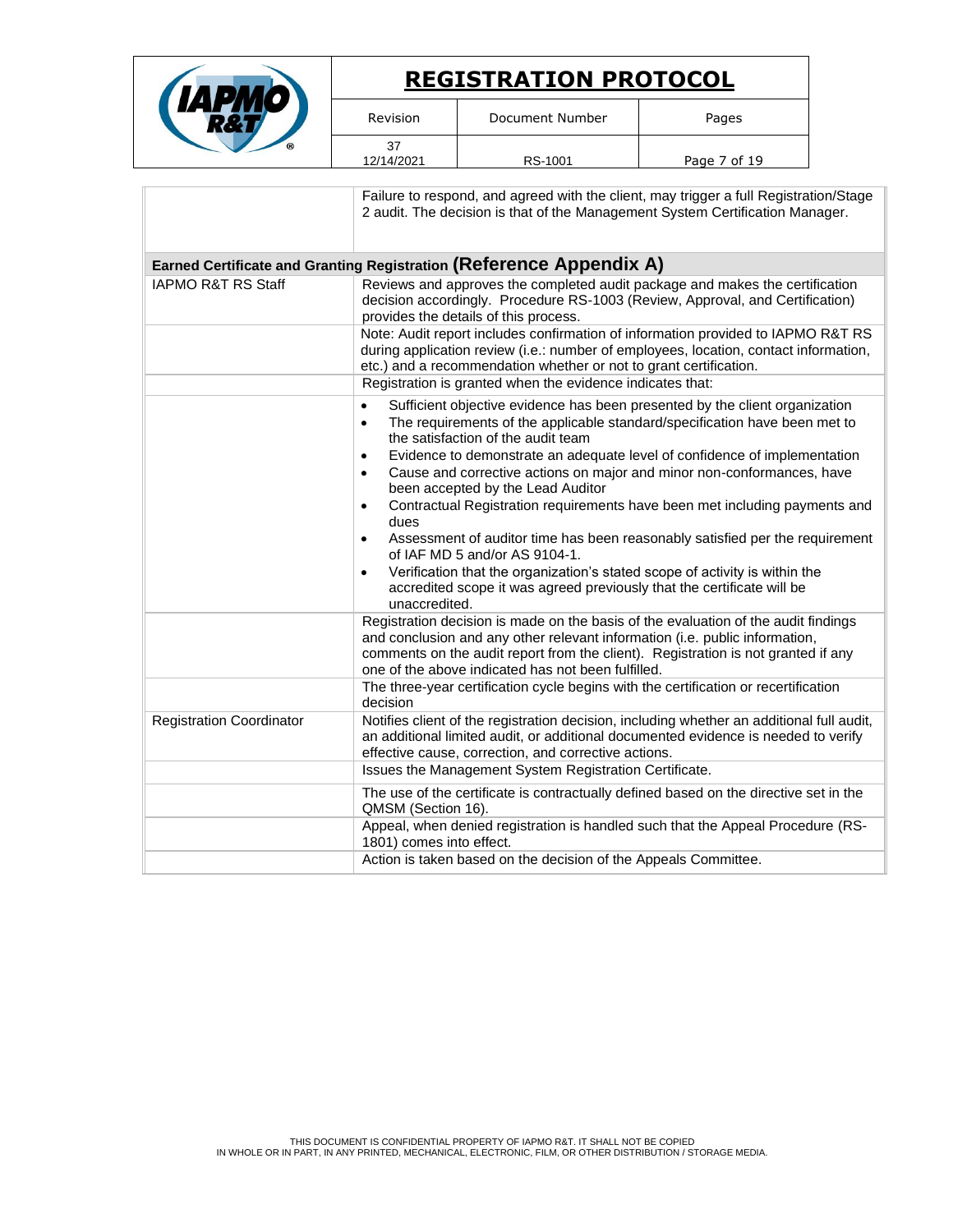|                  | <b>REGISTRATION PROTOCOL</b> |              |
|------------------|------------------------------|--------------|
| Revision         | Document Number              | Pages        |
| 37<br>12/14/2021 | RS-1001                      | Page 8 of 19 |

# **Surveillance Audit**

Surveillance audits are scheduled and performed a minimum of once every year. All applicable elements of the standard are to be verified within the year 1 and 2 of the 3 year registration period. A full system audit is conducted for re-certification during the 3rd year of registration cycle. The client organization has the option to increase the frequency (e.g. to every 6 months). For just causes or issue specifics, interim audits may be performed. The date of the first surveillance audit following the initial certification shall not be more than 12 months from the last day of Stage 2 audit.

The auditing days are reviewed and reflect accordingly when the client opts for 6 months interval surveillance.

When developing these surveillance activities, IAPMO R&T will make sure that the client's representative areas and functions covered by the scope of the management system are monitored on a regular basis and will also take into account changes to its certified client and its management system. Ongoing monitoring of the client's performance is conducted by the audit team by providing them with the client's past performance report to ensure any weakness trends are addressed. IAPMO R&T will provide the audit. Team with the client's past performance report for the current audit. Cycle. Multiple-sites and multiple management system Standards are also considered in surveillance planning.

Similar process as the initial registration audit, Stage 2, process applies. Please see RS-9191 (Conducting the Audit) procedure for details.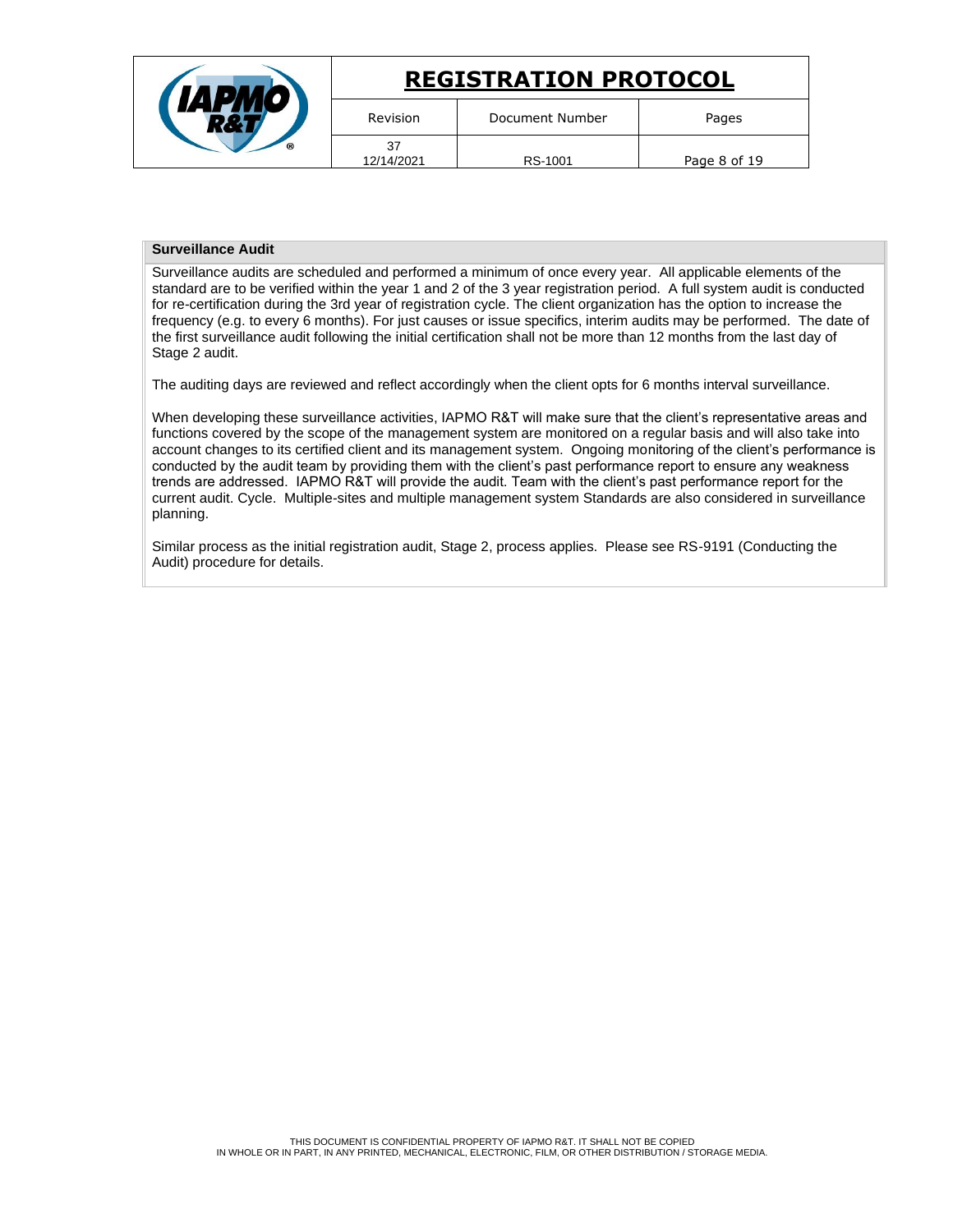|                  | <b>REGISTRATION PROTOCOL</b> |              |
|------------------|------------------------------|--------------|
| Revision         | Document Number              | Pages        |
| 37<br>12/14/2021 | RS-1001                      | Page 9 of 19 |

IAPMO R&T will check the following and interview the responsible management:

- The effectiveness of the management system with regard to achieving the organization's objectives and the continuing operational control;
- The functioning procedures for notifying management of any breaches;
- Progress of planned activities aimed at continual improvement of system performance;
- Internal Audits and management review, including follow-up by management
- Use of marks and/or any other reference to certification:
- Review of any changes in the organization's management system;
- Records of appeals, complaints and disputes brought before IAPMO R&T, and where failure to meet the requirement of registration is revealed, that the organization has investigated its own systems and procedures and taken appropriate corrective action;
- Verification that the effectiveness of corrective actions taken for nonconformities (if applicable) identified during the previous audit

For Aerospace clients, IAPMO R&T will check the following and interview the responsible management:

- The sequence and interactions of the organization's processes;
- The criticality of products and services and processes, including special processes;
- The risks associated with QMS, product, service, and process maturity (e.g., new product or service introduction, new process equipment or facilities);
- Product related safety issues (e.g., airworthiness issues, reporting to customer and/or authorities);
- Results of internal audit;
- Previous audit findings (e.g., CBs, customers, regulatory authorities);
- Performance measures and trends for quality and OTD (e.g., KPIs, scorecards, dashboards);
- Previous management review results;
- Customer requirements;
- Statutory/regulatory requirements;
- Customer satisfaction/performance data;
- Certification structure [i.e., single site, multiple stie, campus, several sites, complex organization (see 9104/1)]
- Integrated and/or combined audits (see 9104/1 clause 8.2.3);
- Use of Advanced Surveillance and Recertification Procedures (ASRP) (see 9104/1 Clause 8.9);
- Use of CAAT (see 9104/1 clause 8.10);
- The proportion of aviation, space and defense business each customer represents.

Major non-conformances found during a surveillance audit may result in immediate suspension of the Registration Certificate. A re-visit audit may be required to verify implementation of cause and corrective action for Major nonconformances. If suspension is recommended by the Lead Auditor, the audit report (findings) is to be discussed by the Registration Committee. An appeal is allowed.

In the case of minor non-conformances found during a surveillance audit, the client is required to analyze the cause and describe the specific correction and corrective actions taken, to eliminate detected nonconformities, within the specified time period on Form 008 or applicable sections of AS 9101, typically within 30 days, but not more than sixty (60) days. Minor non-conformances are verified on the next surveillance audit. If they are not resolved by the next surveillance audit, IAPMO R&T shall Schedule a re-visit audit and send an auditor to the client within 30 days, or not more than sixty (60) days to ensure that the minor non-conformances have been corrected. If at this time, the minor non-conformances are not adequately resolved, addressed, or deemed as effective, the client's Registration Certificate may be suspended. The client is informed in writing of the suspension. An appeal is allowed.

The review, approval and decision to grant continuation of certification are done in accordance with RS-1003 (Review, Approval and Certification).

The surveillance audit will be subject to special provision if a registered organization makes major modifications to its system or if other changes take place which could affect the basis of its registration.

# **Reissuance / Reassessment / Recertification Audit**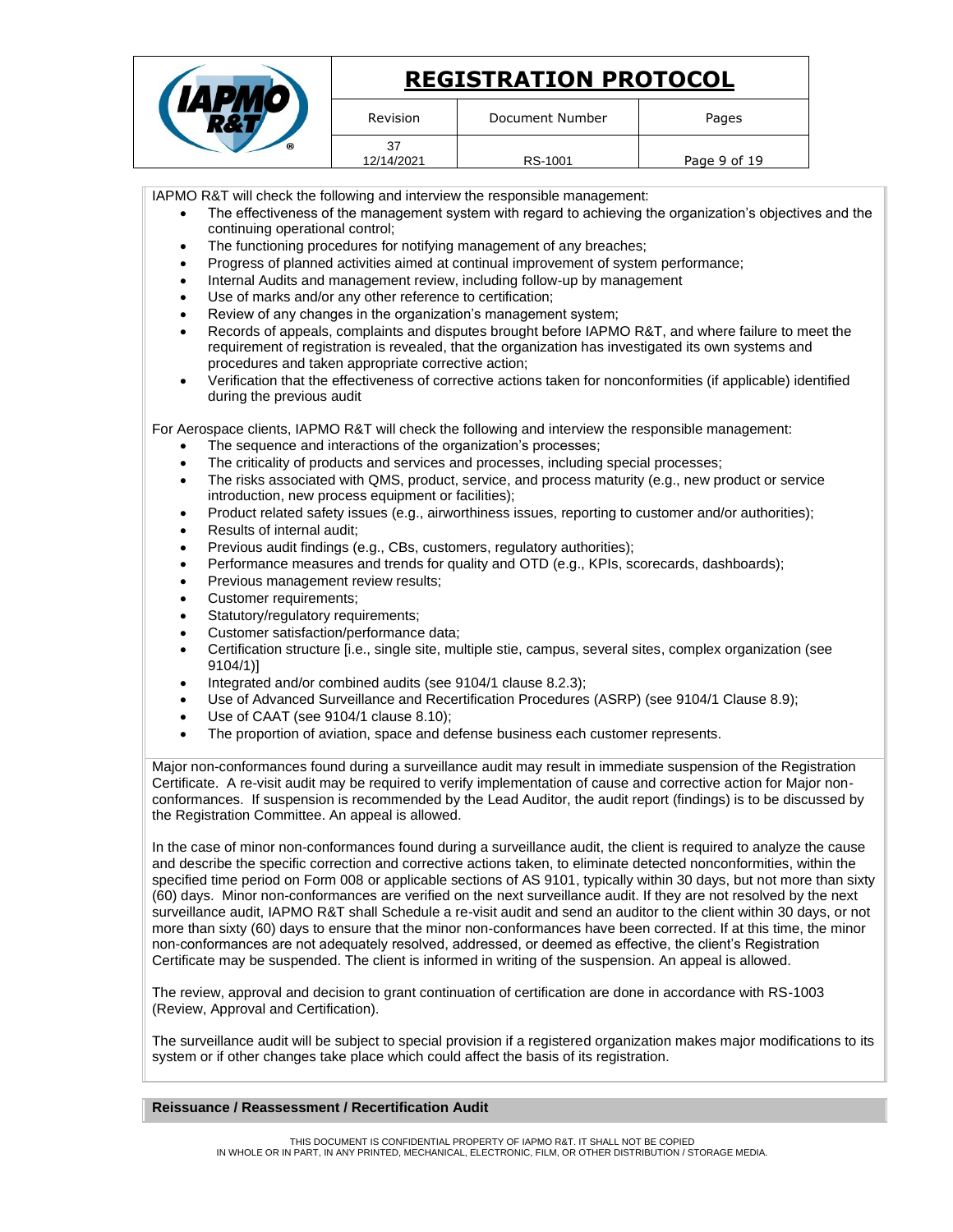|                  | <b>REGISTRATION PROTOCOL</b> |               |
|------------------|------------------------------|---------------|
| Revision         | Document Number              | Pages         |
| 37<br>12/14/2021 | RS-1001                      | Page 10 of 19 |

Reissuance/Reassessment/Recertification audit is to be planned 3-months before expiration date and performed at client's site once every 3 years or prior the expiration of the certificate. All clauses of the standard/specification are to be verified during this audit.

As part of the audit planning process for recertification audits a review of previous surveillance audit reports and consideration of the performance of the management system over the most recent certification cycle is completed by a staff member of IAPMO R&T

The auditing days are reviewed and reflect according to the client's size and conditions. In the case of multiple sites or certification to multiple management system standards, the planning for the reassessment audit shall ensure adequate on-site audit coverage to provide confidence in the certification (please see IAF MD1 and RS-1005 for more details on multi-site audits).

Similar process as the registration audit, Stage 2, process applies. Please see RS-9191 (Conducting the Audit) procedure for details.

IAPMO R&T will check the following and interview the responsible management:

- Review of any changes in the organization's management system; (Note: Stage 1 audit may need to be conducted where there have been significant changes to the management system, the client, or the context in which the management system is operating (i.e. changes to legislation)
- The effectiveness of the management system in its entirety in the light of internal and external changes and its continued relevance and applicability to the scope of certification;
- Demonstration of commitment to maintain the effectiveness and improvement of the management system in order to enhance overall performance;
- The effectiveness of the management system operation with regard to achieving the organization's objective and policy, including the continuing operational control;
- The functioning procedures for notifying management of any breaches;
- Progress of planned activities aimed at continual improvement of system performance;
- Internal Audits and management review, including follow-up by management
- Use of marks and/or any other reference to certification:
- Records of appeals, complaints and disputes brought before IAPMO R&T RS, and where failure to meet the requirement of registration is revealed, that the organization has investigated its own systems and procedures and taken appropriate corrective action;
- Verification that each non-conformity previously revealed has been addressed in a satisfactory manner and its effectiveness has been verified.
- Review of the management system performances over the period of certification (for the past 3 years Past Performance Report).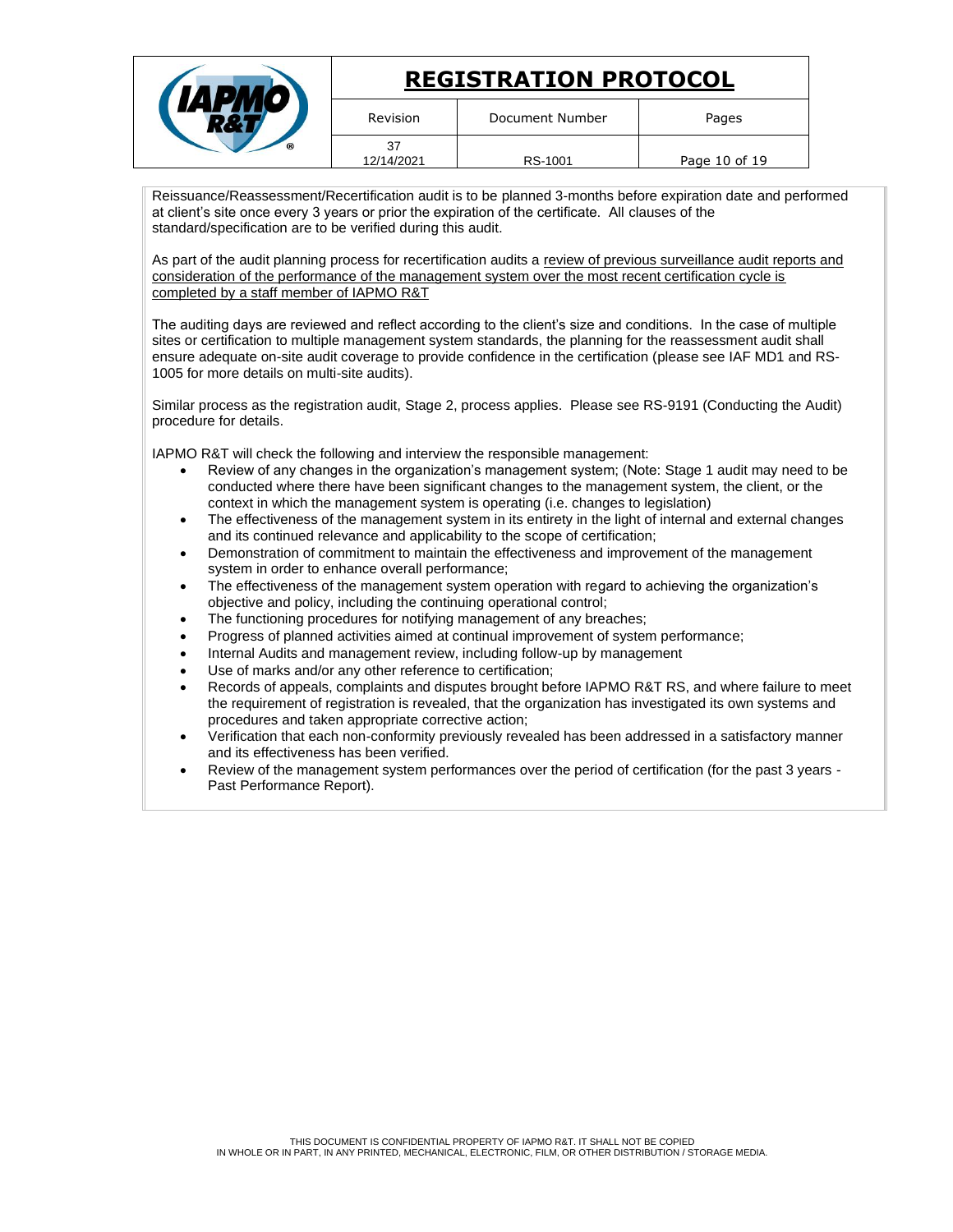|                  | <b>REGISTRATION PROTOCOL</b> |               |
|------------------|------------------------------|---------------|
| Revision         | Document Number              | Pages         |
| 37<br>12/14/2021 | RS-1001                      | Page 11 of 19 |

Major non-conformances found during the re-assessment audit may result in immediate suspension of the Registration Certificate. If suspension is recommended by the Lead Auditor, the audit report (findings) is to be discussed with the Management System Certification Manager. An appeal is allowed.

In the case of Major non-conformances, the Client is required to analyze the cause and describe the specific correction and corrective actions taken, or planned to be taken, to eliminate detected nonconformities, within the specified time period on Form 008 or applicable sections of AS 9101, typically within 30 days, but must be prior to the expiration of the certificate. An on-site re-visit may be required to verify adequate cause, correction, and implementation of corrective action.

In the case of minor non-conformances found during the re-assessment audit, the Client is required to analyze the cause and provide evidence of the correction and corrective actions taken, or planned to be taken, to eliminate detected nonconformities, within the specified time period on Form 008 or applicable sections of AS 9101, typically within 30 days, but must be prior to the expiration of the certificate.

An appeal is allowed.

If a customer's certificate has expired, IAPMO R&T RS may restore certification within 6 months provided that the outstanding recertification activities are completed, otherwise at least a stage 2 shall be conducted. The effective date on the certificate shall be on or before the recertification decision and the expiration date shall be based on the prior certification cycle.

The review, approval and decision to re-certify are done in accordance with RS-1003 (Review, Approval and Certification).

#### **Conditions for Maintaining Registration Status**

Registration services rendered by IAPMO R&T are available to organizations whose business falls under the scope of services provided (QMSM Section 2). The client must continue to provide objective evidence with high certainty that the requirements of the applicable standard/specification are being met. Information received from applicant or otherwise client organizations are confidential (see QMSM section 19).

IAPMO R&T RS maintains client's certification in accordance with RS-1003 (Review, Approval, and Certification) procedure.

The implemented quality management system of IAPMO R&T Registration Services have been designed and implemented to the effect of meeting ANAB requirements.

#### **Cancellation and Withdrawal of Certificate/Registration**

Registrant clients can terminate the registration with 30 days notice. This notification must be objective through letter, fax or e-mail.

Not conforming to contractual conditions may invoke the cancellation otherwise invalidation. Examples are not allowing a surveillance audit or say failing an audit after more than 3 attempts on the same or very similar nonconformances.

In the event of the registrant appealing, the appeals process comes into effect, RS-1801 (Appeal Procedure)

**Special Audits: Changes in the Client's Scope of Registration, Mergers, Acquisition or Others**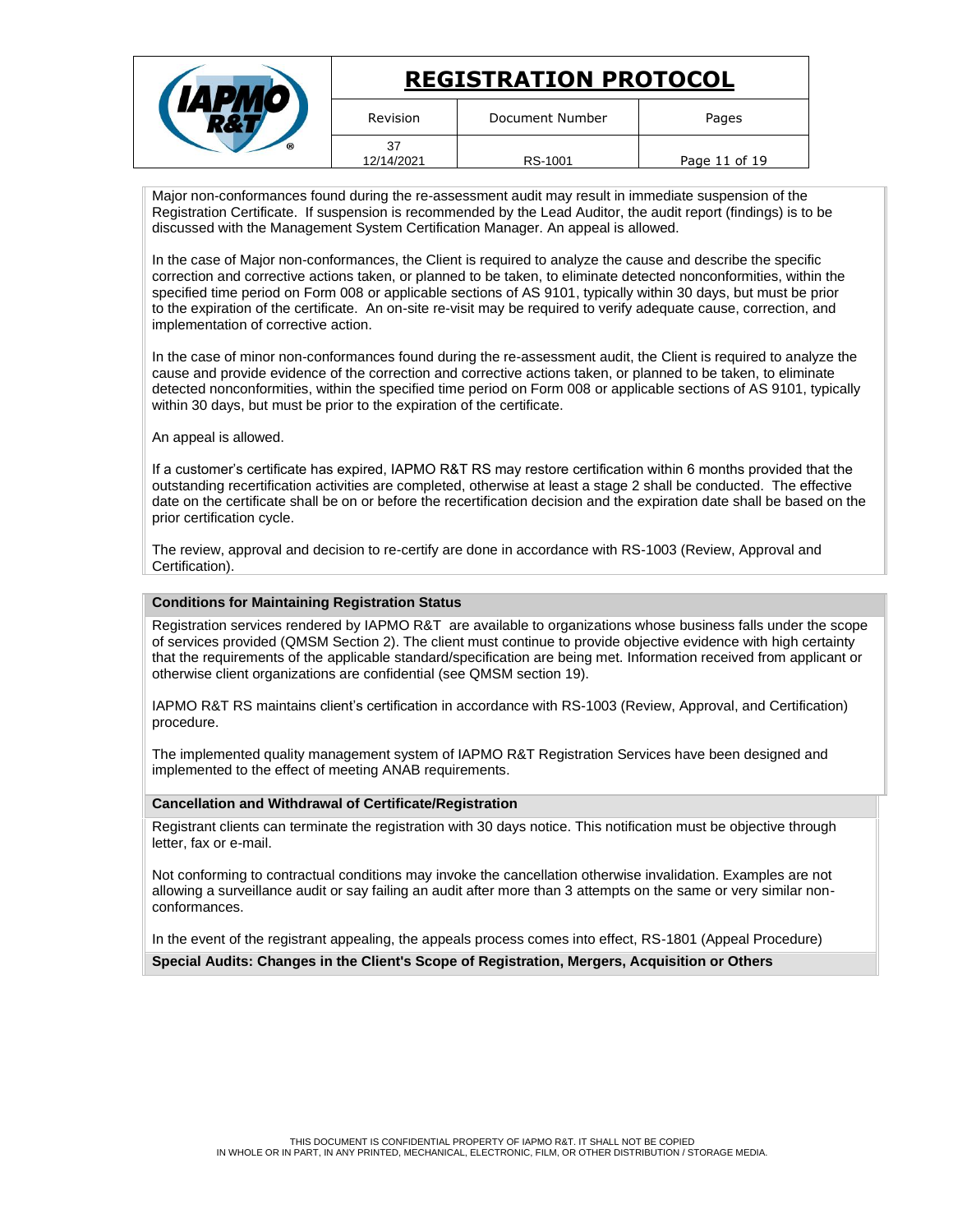|                  | <b>REGISTRATION PROTOCOL</b> |               |
|------------------|------------------------------|---------------|
| Revision         | Document Number              | Pages         |
| 37<br>12/14/2021 | RS-1001                      | Page 12 of 19 |

It is the responsibility of the certificate holder (registered organization) to inform IAPMO R&T of changes in their organization structure or the scope of activities has changed. This may include changes in company name, changing location, change in type of product, transferring certification from one CB to another etc. The Management System Certification Director or designate evaluates the situation and decides on action. At a minimum (for site additions) a complete QMS standard applicable requirements will be audited. This may be conducted in conjunction with a surveillance audit and had additional time added.

It may be necessary to conduct audits at short or no notice to investigate complaints, on in response to changes, or as a follow up on suspended clients. In such cases: a) IAPMO R&T shall describe and make known in advance to the certified clients the conditions under which such audits will be conducted; b) IAPMO R&T shall exercise additional care in the assignment of the audit team because of the lack of opportunity for the client to object to audit team members

Special audits shall be coordinated with the organization prior to the visit. The organization shall be given information about the specific reason and subject of the visit. For special audits, the auditor will be required to provide specific information in the audit report documents about the verification of the reasoning of the special audit

| Registrant/Client                                    | Informs IAPMO R&T RS of change(s) and submits documents as necessary.                                                                                                                                                      |
|------------------------------------------------------|----------------------------------------------------------------------------------------------------------------------------------------------------------------------------------------------------------------------------|
| Management System<br><b>Registration Coordinator</b> | Informs registrant of the acceptability of the change.                                                                                                                                                                     |
|                                                      | Prepares an amendment to the agreement if applicable.                                                                                                                                                                      |
| Management System<br><b>Certification Manager</b>    | Reviews the request for the change due to changes on its scope.                                                                                                                                                            |
|                                                      | Decides the action to take. It may require a Lead Auditor to visit the site (Special<br>Audit). This may be conducted in conjunction with a surveillance audit.                                                            |
|                                                      | If the request is approved, the Management System Registration Coordinator is<br>notified, and issuance of new certificate may be required.                                                                                |
|                                                      | If the request is not approved, for change of, or to amend, the scope, the<br>registrant is notified of this decision in writing of the decision and reason for<br>denial. Also, the right to appeal decision is informed. |
| Management System<br><b>Registration Coordinator</b> | Issues new certificate and updates the Registration Directory on the website.                                                                                                                                              |
| Llee of Merly and Contification                      |                                                                                                                                                                                                                            |

#### **Use of Mark and Certificates**

The IAPMO R&T Registration mark and Management System Certificate are the property of IAPMO R&T Registration Services and are made available to the registrant for use according to contractual requirements and guidelines.

The registrant is responsible for ensuring that no unauthorized use is made of the Mark and Certificate of Registration. The registrant must identify an individual (e.g., MR) to ensure conformance with procedures for application, reproduction, display or otherwise use for their display.

The use of the Mark and Certificate is strictly limited to the scope of the registration granted by IAPMO R&T Registration Services. The registrant may display it in publications, communications, advertisement and promotions. The registrant may use the accreditation mark(s) in accordance with the requirements outlined by the ANAB (provided to the registrant by IAPMO R&T Registration Services) and this procedure.

The Mark or Certificate must not be used with the advertisement for a product, on any product packaging or container, nor imply or infer product endorsement by IAPMO R&T Registration Services. The certificate and mark represents that the Management System is being registered and certified, not the organization's product/service.

Please see RS-1004 for more details.

# **Complaints**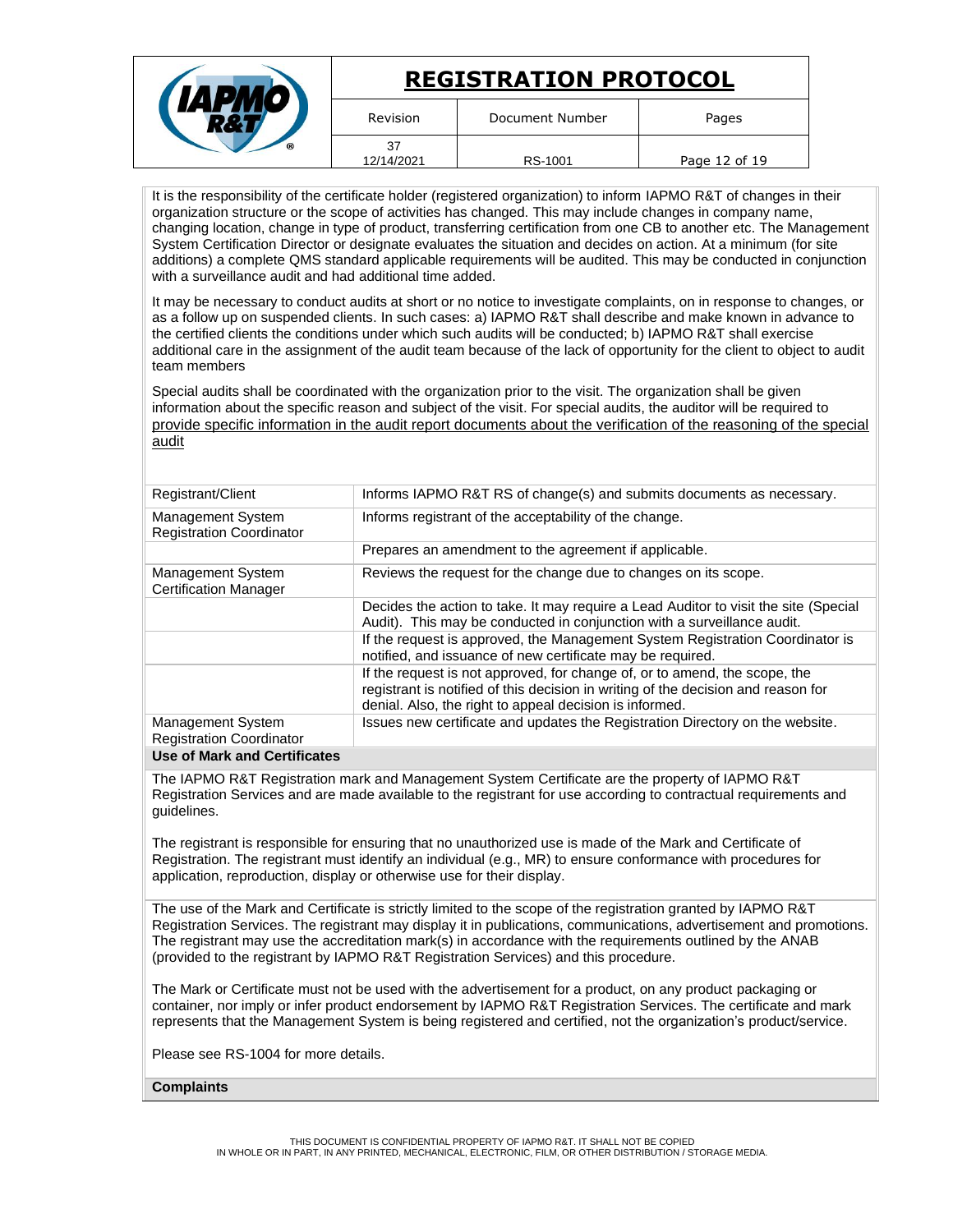|   |                  | <b>REGISTRATION PROTOCOL</b> |               |
|---|------------------|------------------------------|---------------|
|   | Revision         | Document Number              | Pages         |
| ര | 37<br>12/14/2021 | RS-1001                      | Page 13 of 19 |

Person, persons or groups who feel that there is cause for complaint may file with IAPMO R&T Registration Services. Complaints may be against IAPMO R&T Registration Services, registrant's of IAPMO R&T Registration Services or both. Complaints are reviewed (as described in procedure RS-1701, Complaint) for validity and if necessary corrective action is taken by the MOR. Complaints are sent to IAPMO R&T RS Office in California.

Complaints are entered into the Directory of Complaint Log (FORM 025), and the status of the complaint and pertinent information is filed.

Complaints against registrants may result in an IAPMO R&T RS short-notice audit to investigate the complaint.

# **Documents, Retention of Records, and Register Companies Directory**

IAPMO R&T Registration Services keeps and protect records of third party audits and related activities (e.g. recertification activity).

IAPMO R&T Registration Services keep letters and communications with client in a manner consistent with procedure RS-1501 (Control of Quality Records) and the QMSM.

A Directory of Registered Clients is maintained by the Management System Certification Manager in ICMD and IAPMO R&T RS' website. Suspended or withdrawn certificates are withdrawn from the Directory and publications (e.g., IAPMO's web site). The Directory on the website is available for review to clients, government regulatory entities.

# **Audit Report**

If the report authorized by IAPMO R&T RS differs from the report submitted by the lead auditor to the client, then IAPMO R&T RS will provide explanation to the client of any differences from the previous report.

The report will consider a) the qualification, experience and authority of the staff encountered, b) the adequacy of the internal organization and procedures adopted by the applicant body to give confidence in the quality system, and c) the actions taken to correct non-conformities including, where applicable, those identified at previous assessments.

# **Voluntary Suspension**

During a financial crisis, some organizations may be faced with a tough decision whether to maintain or to drop their management system registration. At times, delaying a surveillance visit may be found beneficial for such organization having financial crisis. In an effort to assist a client during a financial crisis, the client will have an option for a voluntary suspension which allows the client to delay a surveillance audit for up to six months. This option is only available during surveillance time. Should the client choose the option of a voluntary suspension due to financial hardship; the client will not continue to represent its certified status during the suspension period. A surveillance audit shall take place within the 6 months suspension period or the registration will be permanently dropped. If the registration is dropped, the client shall re-apply and will have to start over the registration process. Such request for voluntary suspension may be received in the form of an e-mail, letter, fax, or phone. Any decision for voluntary suspension will be documented in the client's file. For additional details related to financial crisis, please refer to ANAB Heads Up 146.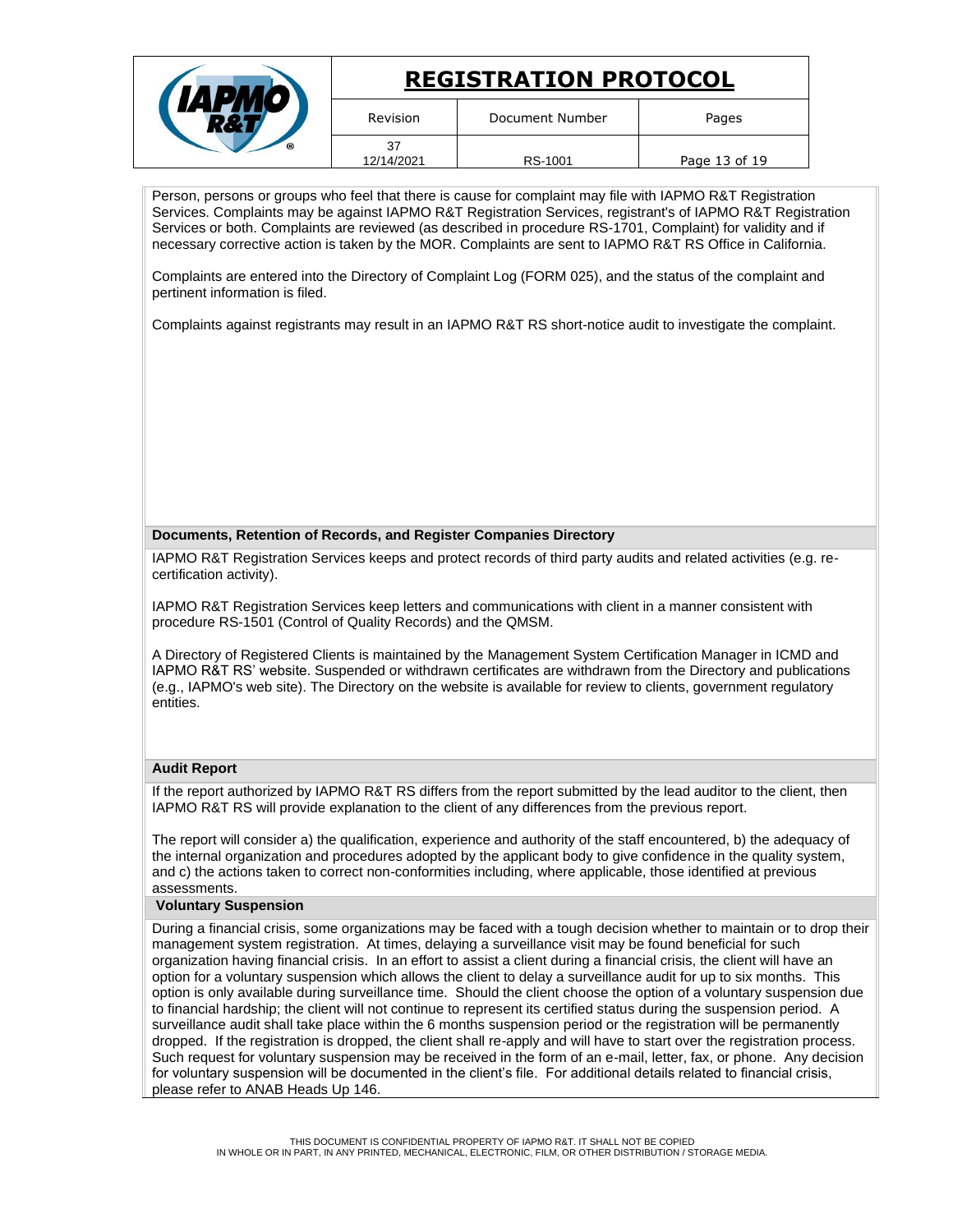|   |            | <b>REGISTRATION PROTOCOL</b> |               |
|---|------------|------------------------------|---------------|
|   | Revision   | Document Number              | Pages         |
| ര | 12/14/2021 | RS-1001                      | Page 14 of 19 |

**Transfer Audits**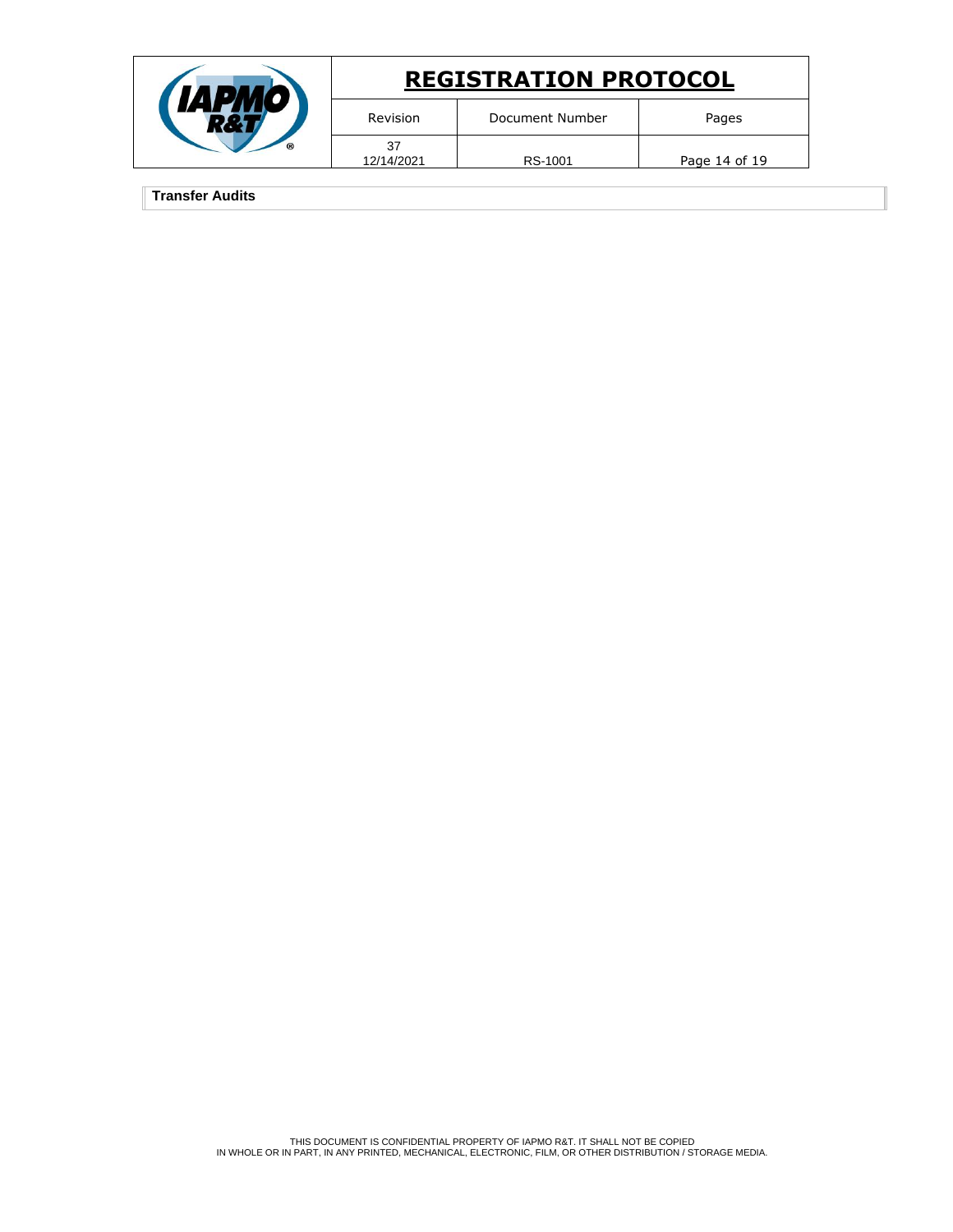|   |                  | <b>REGISTRATION PROTOCOL</b> |               |
|---|------------------|------------------------------|---------------|
|   | Revision         | Document Number              | Pages         |
| ര | 37<br>12/14/2021 | RS-1001                      | Page 15 of 19 |

IAPMO will follow the following process for transferring clients from an existing CB to IAPMO R&T. IAPMO will request in writing, from the existing CB, for the following documents to conduct a transfer review.

AS 91xx Transfers

- 1. Current certification is valid and eligible for transfer
- 2. the initial certification or most recent recertification audit reports, and the latest surveillance audit report and supporting documents (i.e., audit program)
- 3. status of any outstanding nonconformities
- 4. any additional relevant documentation regarding the certification process
- 5. any NCR's from their last audit
- 6. any complaints related to this client.
- 7. confirmation that the documentation in OASIS (For AS transfers) is complete and identical to the CB's records and there is no other supporting documentation available.

In accordance with ANAB Heads Up 463, if the documents are provided by the client OR obtained by IAPMO through OASIS (for aerospace transfers), the existing CB must confirm in writing that the information is OASIS (for Aerospace transfers) is complete and identical to the CB's records and there is not other supporting documentation available; if there is other supporting documentation, it must be provided by the issuing CB to the accepting CB.

In accordance with MD 2, IAPMO will be required to report the lack of cooperation if the documentation is not provided are question 7 is not answered

ISO 9001 Transfers

- 1. Current certification is valid and eligible for transfer
- 2. the initial certification or most recent recertification audit reports, and the latest surveillance audit report and supporting documents (i.e., audit program)
- 3. status of any outstanding nonconformities
- 4. any additional relevant documentation regarding the certification process
- 5. any NCR's from their last audit
- 6. any complaints related to this client.

If the reports are obtained from the client they will be attached to the email communication with the following statement:

"*The required documents have been obtained from the client. Please confirm the documents are complete and identical to the CB's records and there is no other supporting documentation available."*

*In accordance with MD 2, IAPMO will be required to report the lack of cooperation if the documentation is not provided are question 7 is not answered*

In the event the existing CB fails to communicate with IAPMO R&T regarding the transfer, IAPMO R&T will record the reasons and make every effort to obtain necessary information from other sources. If the existing CB fails to provide the requested information, IAPMO R&T will notify ANAB.

IAPMO R&T will use the Form 071 Transfer Review Report to document the transfer review in accordance with MD2 and related documents.

THIS DOCUMENT IS CONFIDENTIAL PROPERTY OF IAPMO R&T. IT SHALL NOT BE COPIED IN WHOLE OR IN PART, IN ANY PRINTED, MECHANICAL, ELECTRONIC, FILM, OR OTHER DISTRIBUTION / STORAGE MEDIA.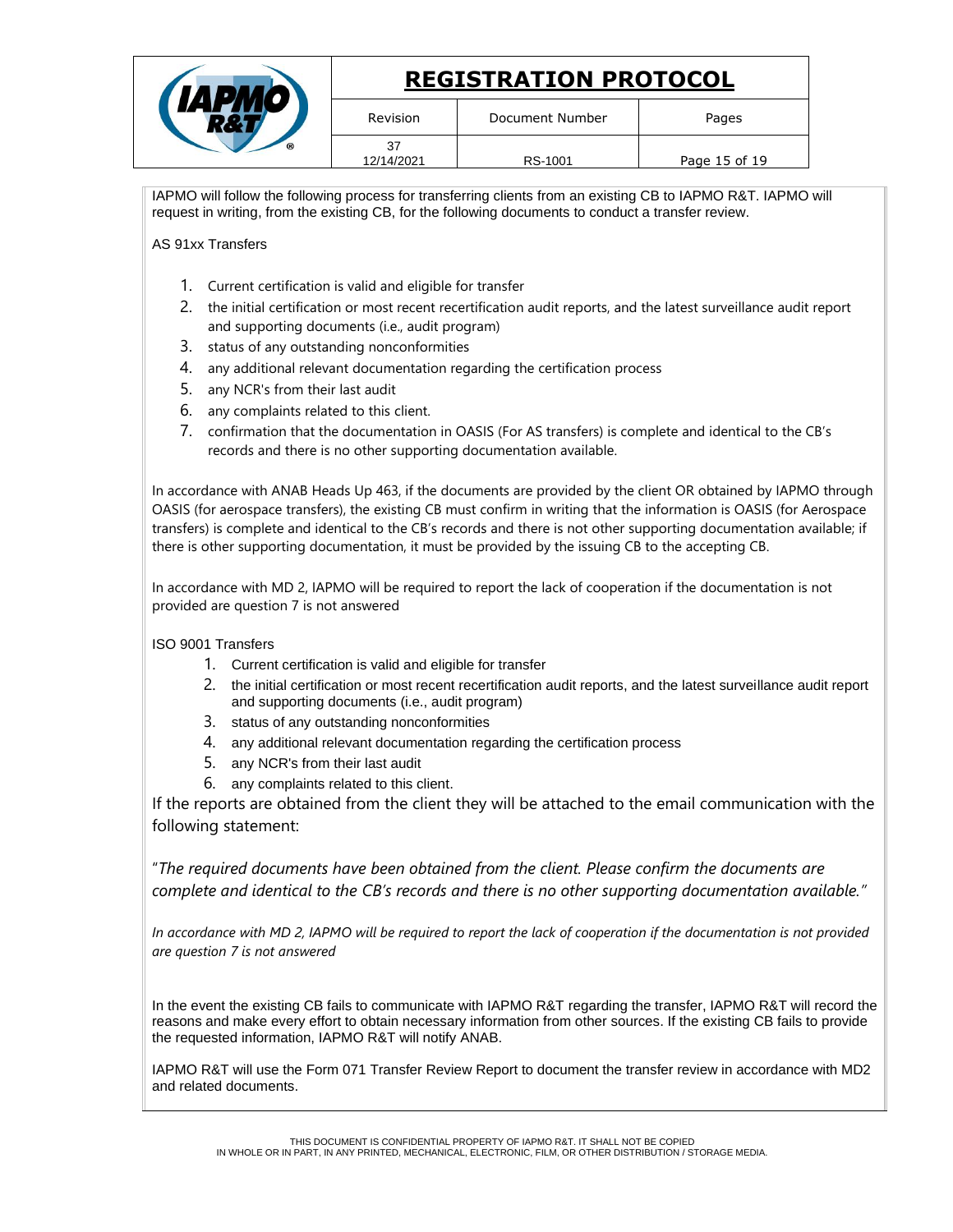|                  | <b>REGISTRATION PROTOCOL</b> |               |
|------------------|------------------------------|---------------|
| Revision         | Document Number              | Pages         |
| 37<br>12/14/2021 | RS-1001                      | Page 16 of 19 |

IAPMO R&T will process the ballot decision and issue the client the IAPMO R&T certification before any surveillance or recertification audits are initiated.

IAPMO R&T will use the Risk Mitigation Plan for Transfer of Certification between Accredited Certification Bodies to evaluate the risk confidentiality and "soft grading" between auditors and clients. This document is used only for AS 91xx transfers and only for clients that have used the IAPMO R&T auditor in the past 3-years with another CB.

For any open NCRs from the previous CB that are noted during the transfer, IAPMO R&T will recommend the existing CB to close any open NCR's prior to the transfer.

For AS 91xx certifications expiring within the 12-months of the transfer, IAPMO R&T will conduct a stage 1 audit along with the recertification audit.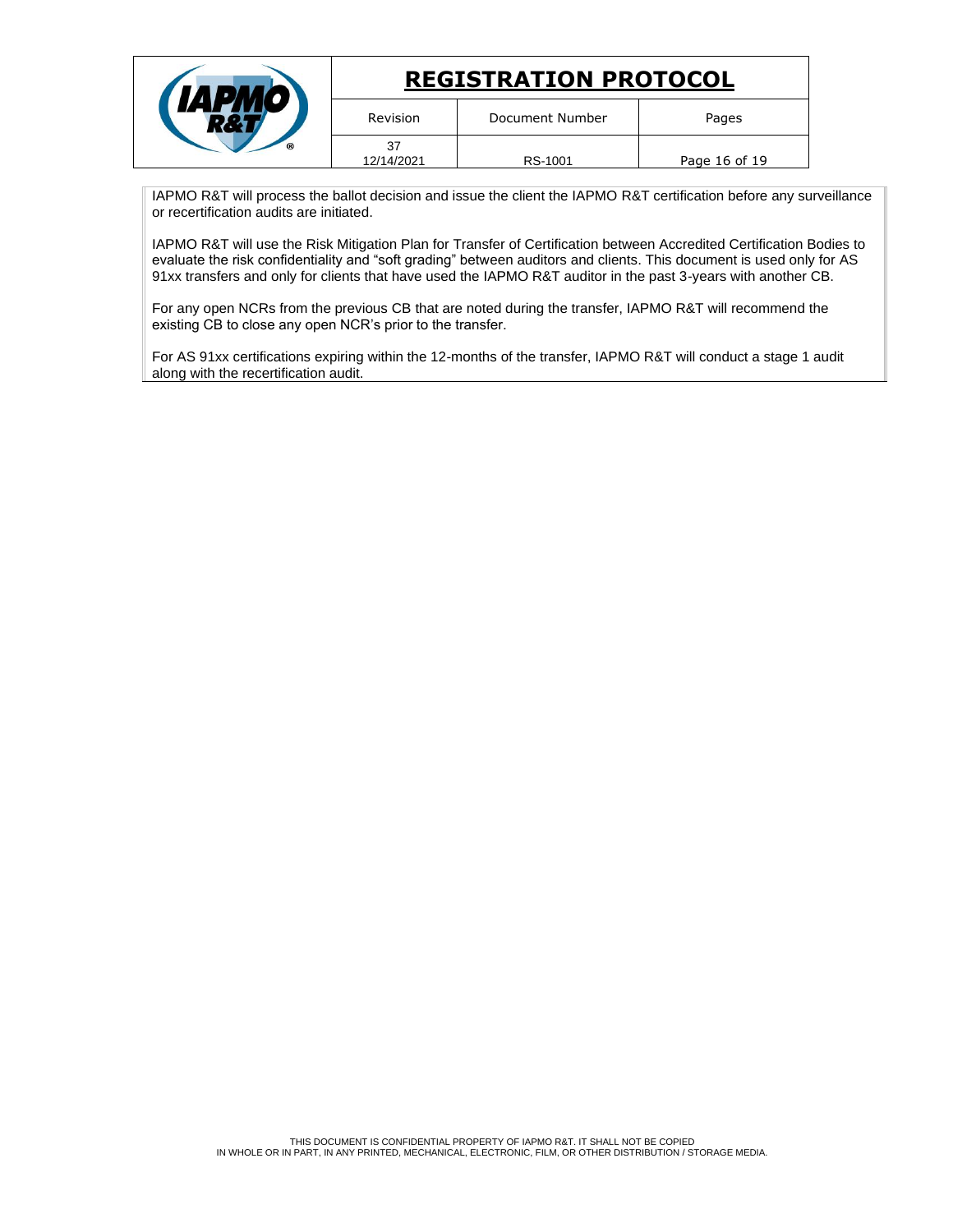

Appendix A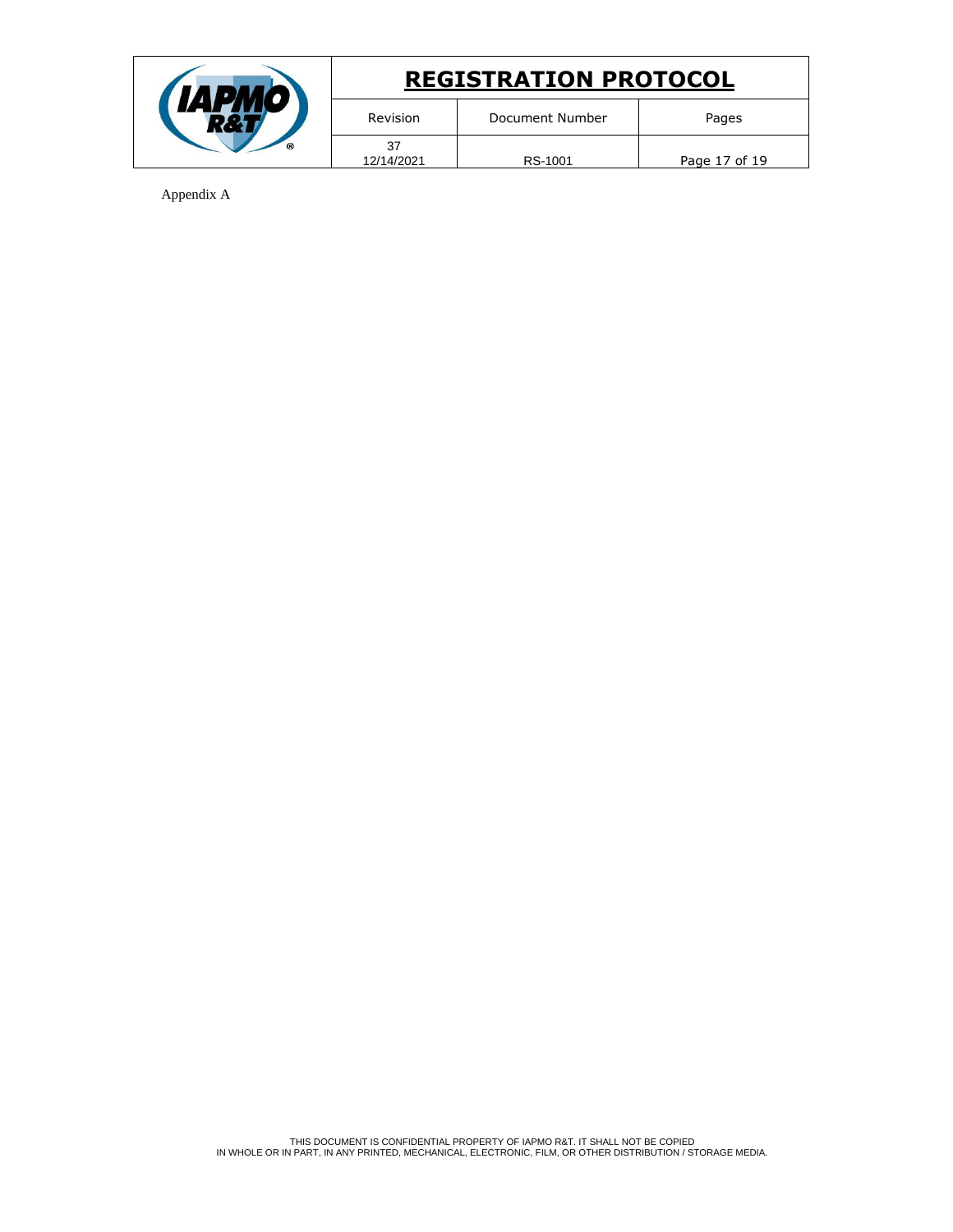| <b>REGISTRATION PROTOCOL</b> |                 |               |
|------------------------------|-----------------|---------------|
| Revision                     | Document Number | Pages         |
| 37<br>12/14/2021             | RS-1001         | Page 18 of 19 |

Appendix B



\*\* Admin to email questions to client and Admin to complete the pre-audit information remotely